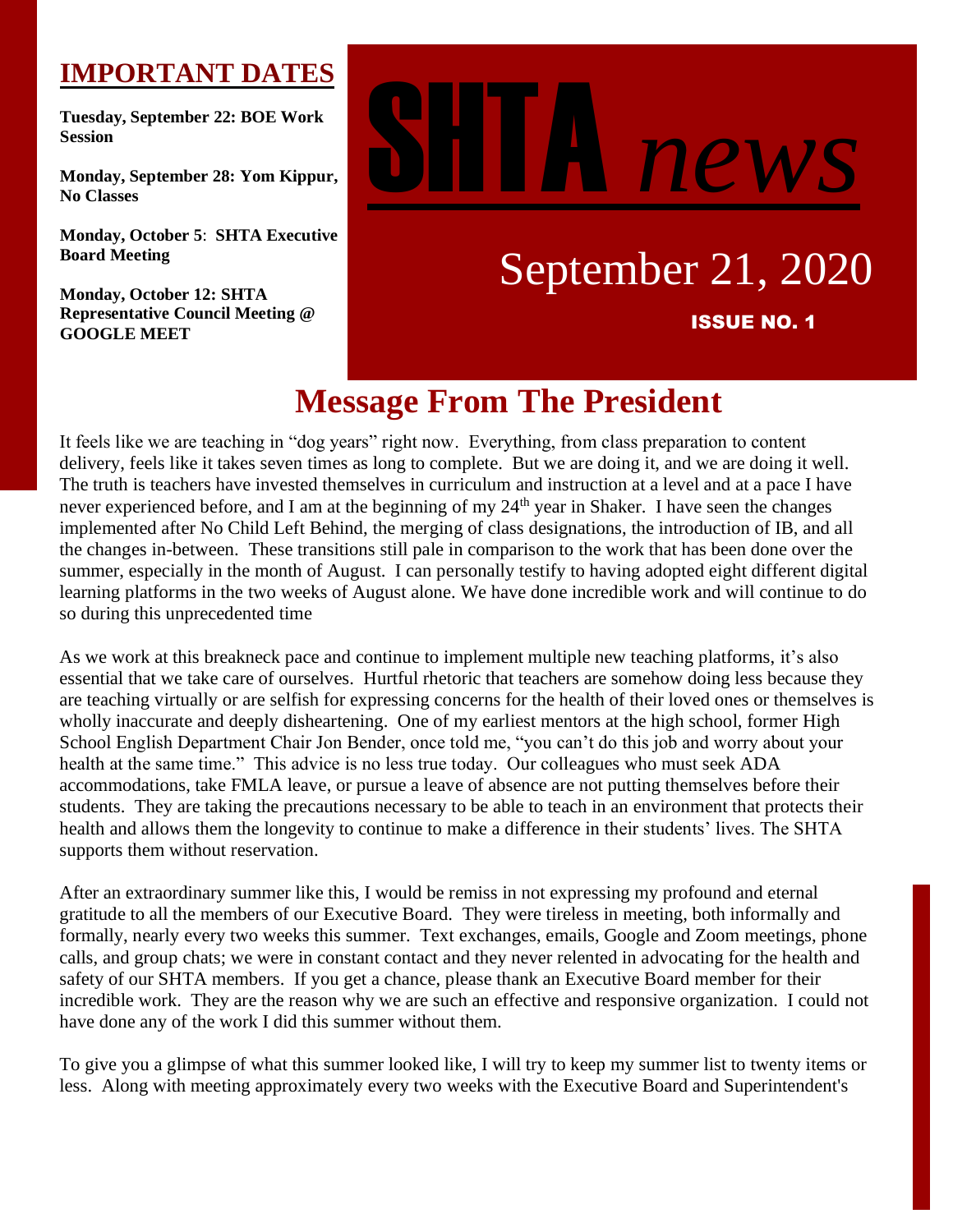Reopening Committee, I also met regularly with other Bargaining Unit leadership throughout the summer. I communicated with Dr. Glasner every week.

I released letters on closure, teaching during the pandemic, and recommendations for reopening. I also shared communications on ADA eligibility, FMLA, LOA and Covid-19. I toured school buildings with SHTA Vice President Matt Zucca, Dr. Glasner, and Chief Operating Officer Jeff Grosse. I updated the SHTA and Cuyahoga County Educator Summit Facebook pages. I asked Dr. Angela Goodrum to be our Chairperson of Diversity, Equity, and Inclusion. I discussed a potential SHTA reading with Dr. Goodrum. I attended interviews for Director of HR and DEI candidates. I asked James Schmidt to transition from Sick Day Committee Chair to Occupational Health and Safety Chair. I welcomed Peg Rimedio as our new Support Teacher Chairperson. I worked on a grievance (now settled) over the summer. I worked on a legal issue (now settled). I met with our new DEI Director Dr. JeffriAnne Wilder. I met with our new HR Director Barb Maceyak

I worked with Special Education Chairperson Tito Vazquez on communicating to Multiple Disabilities teachers, Speech Language pathologists, nurses, and school psychologists who have returned to buildings. I worked with head representatives at the Middle School and Woodbury on Building Concerns

I asked Lisa Hardiman to be our interim Vice President and Negotiations Team Member during Matt Zucca's medical leave. I worked on Memorandum of Understanding on Middle School Sports Supplementals with Dr. Glasner and SHTA lawyer, Susannah Muskovitz.

There is no other group of professionals that I would rather spend these "dog years" alongside than the members of the SHTA. It buoyed me up all summer long to receive messages and email of support as we went through the ups and downs of reopening. You are constant inspirations to me, showing me how to tackle the challenge of teaching in this intense new environment with both integrity and grace. I am again honored to be SHTA President and be able to serve my fellow members and provide the safety and protections we deserve. We are teachers. We are parents. We are community members. We are all in this together. If I can help, please don't hesitate to reach out to me at [morris\\_j@shaker.org](mailto:morris_j@shaker.org) or my NEW extension x5602.

*Respectfully Submitted, John L. Morris*

> **SHTA PRESIDENT, DR. JOHN MORRIS AT THE SEPTEMBER REPRESENTATIVE COUNCIL ON GOOGLE MEET.**

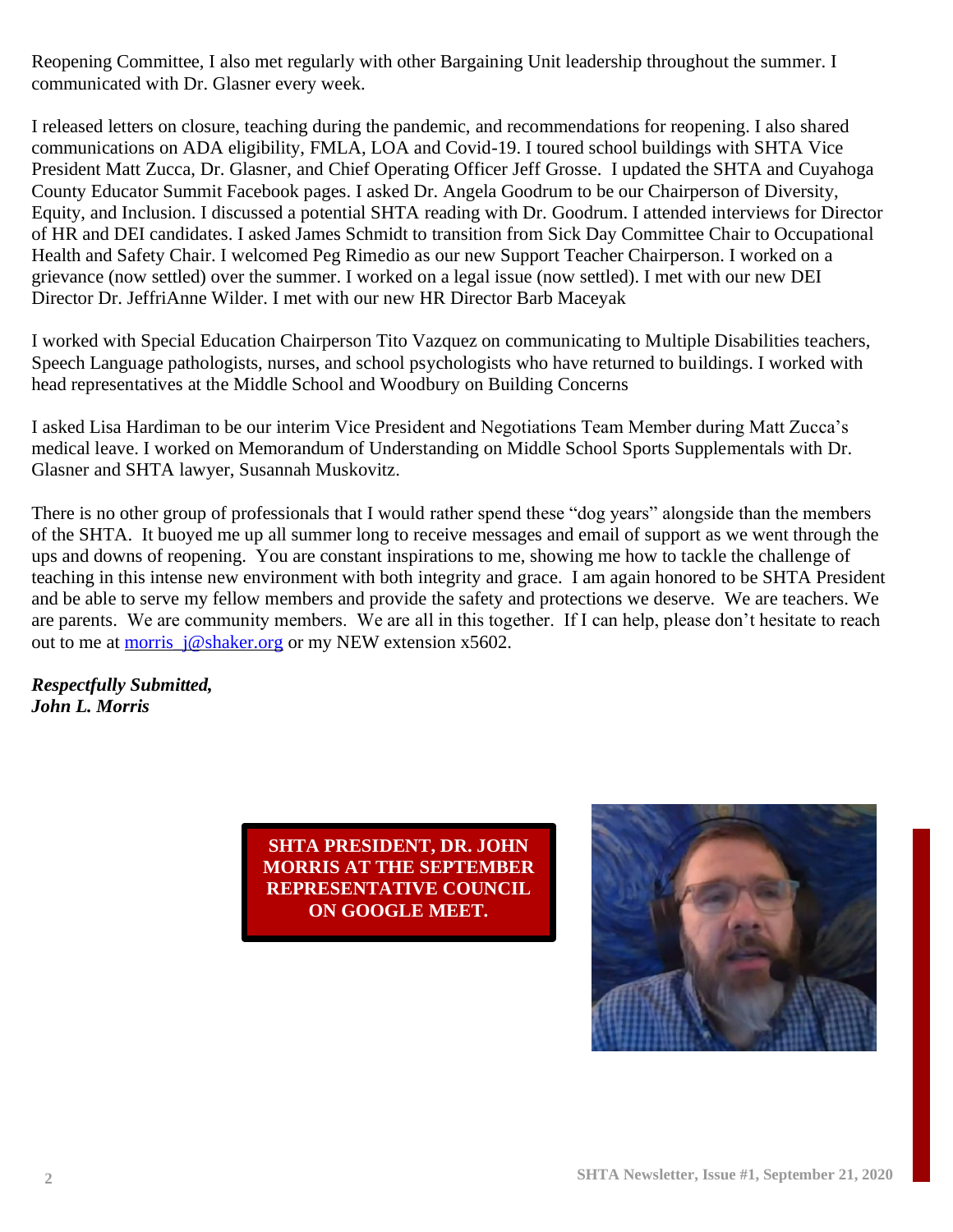# **Report's From The Executive Board**

# **VICE PRESIDENT'S REPORT**

As many of you know, SHTA's strong and dedicated vice president Matt Zucca, is taking a medical leave of absence. While there is no replacement for Matt, I am honored and excited to help with some of his responsibilities with the association while he is gone.

I would like to welcome everyone back to a new and very unique school year. I hope that you found ways to enjoy the summer and are refreshed and motivated to face all the challenges that the 2020-2021 school year is bringing.

During the summer, I attended numerous remote executive board meetings. It is a sincere privilege to serve on a team with this passionate and committed group of educators. We are dedicated to advocating and protecting the rights of teachers.

In August, it was a pleasure to meet the teachers who are new to our district. It is always promising to meet new teachers, many of whom are new to the profession. We hope that they will join and become active in the association.

While Matt is out, SHTA Fellowship recipients should forward receipts for reimbursement to me via email. Please allow about three weeks for reimbursement.

SHTA is here to support its members as we strive to educate our children. Please, do not hesitate to talk to your building representatives with any issues or questions you may have. You can contact me at (216) 295-4867 or Hardiman 1@shaker.org.

*Respectfully Submitted, Lisa Hardiman*

# **SECRETARY'S REPORT**

Hello, my name is Darlene Garrison and I am the Secretary for the Shaker Heights Teachers' Association. My duties include taking notes for all Executive Board and Representative Council meetings. I schedule all meetings for the Association and I keep track of which members are present for meetings. All of the notes from our Representative Council meetings are always included in the monthly newsletter. I am also a team member for our teacher negotiations.

This year, I will be working closely with the Shaker Heights PTO and I will be the SHTA liaison for the *Night for the Red & White*. Welcome to the 2020-2021 school year and I am looking forward to working with you this year.

*Respectfully submitted, Darlene E. Garrison*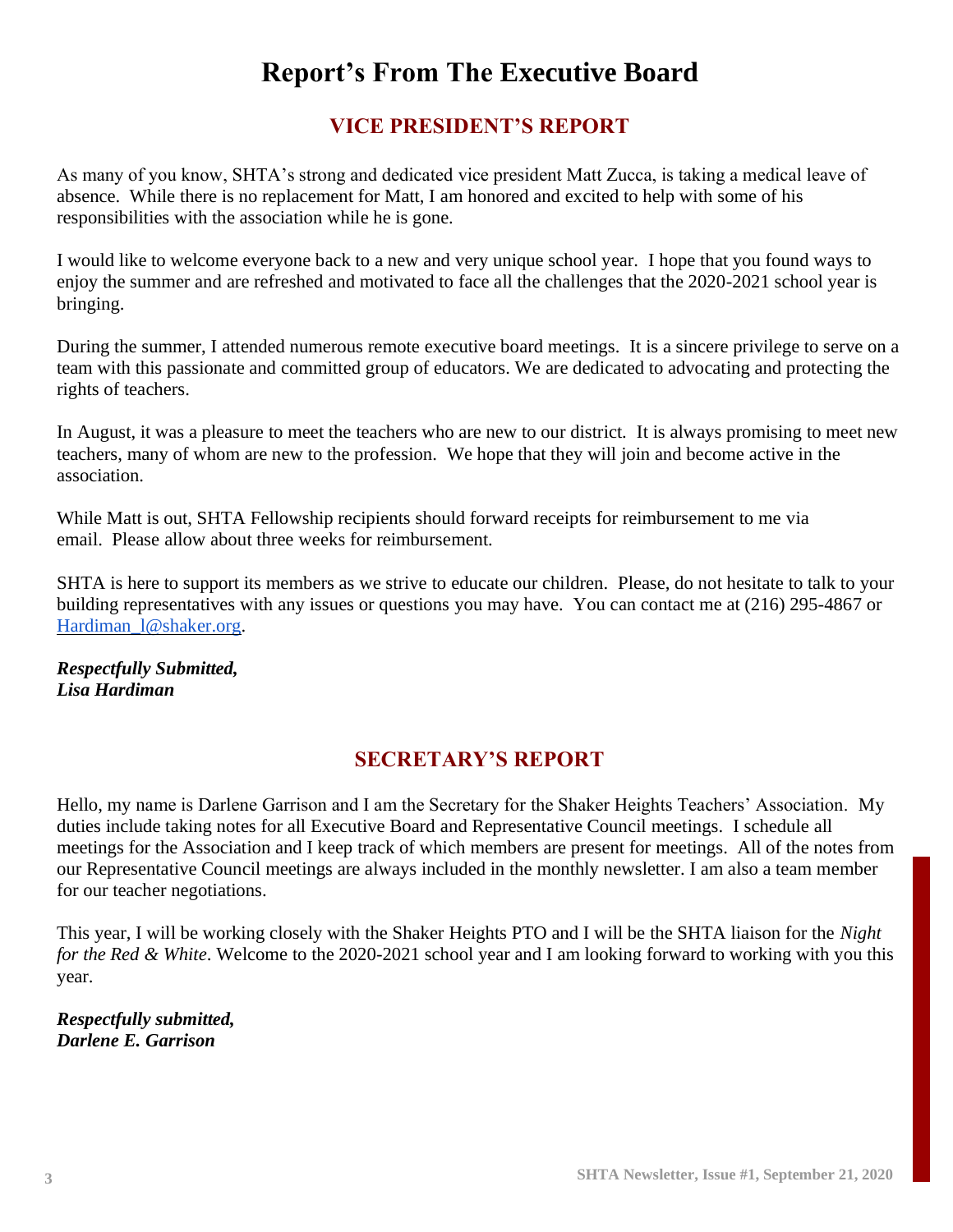# **TREASURER'S REPORT**

I love going to visit my Mom in Pittsburgh. She is 88 years old and just radiates pure goodness. This is a picture (see below) of her writing Mother's Day letters to nursing home residents. I have been to see her TWICE since Christmas, and I haven't given her a hug either time I saw her. This isn't what I want but I know it's the right thing for her safety. We alter our behavior to protect those we love.

I love my students. I love being in the front of a room full of them. I love getting excited when they "get it." I love seeing their faces light up with smiles. I haven't been in the front of my classroom since March. I haven't had that direct excitement of being with a classroom full of kids. I wasn't able to march with last year's graduates, my own daughter being one of them. This isn't what I want but I know it's the right thing for their safety. We alter our behavior to protect those we love.

Welcome back to the strangest school year we've ever been a part of.

I am proud to serve as your treasurer. In this role, I maintain our finances by creating a budget, pay bills, and monitor our dues income. I oversee our investments as chair of the Investments Committee that meets with our Edward Jones financial planner twice a year. I meet with our accountants to ensure our tax forms are up to date. I go through the process of having our accountants perform a compilation of our books each year with an audit performed every four years. I report our financial activity to the Representative Council and the members at large.

In May, the members of our Association approved the budget reflected by the current financial report. Also included is the summary of last year's financials (fiscal year 2019-20). If anyone has any questions about the Association's finances please give me a call at ext. 6296 or email at Scanlon  $w@s$ haker.org.

Payroll deduction for dues (\$33 per pay) will begin with the October 1<sup>st</sup> paycheck. Anyone who prefers to pay her/his \$330 dues all at once can send a check to Chante Thomas-Taylor at Woodbury School.

The Investments Committee (Todd Keitlen, Chante Thomas-Taylor, and myself) will be meeting next month with Brady Krebs, our Edward Jones advisor, to discuss our investments and whether any changes need to be made.

#### *Respectfully submitted, Bill Scanlon*

**Mother Scanlon writing Mother's Day letters to nursing home residents.** 

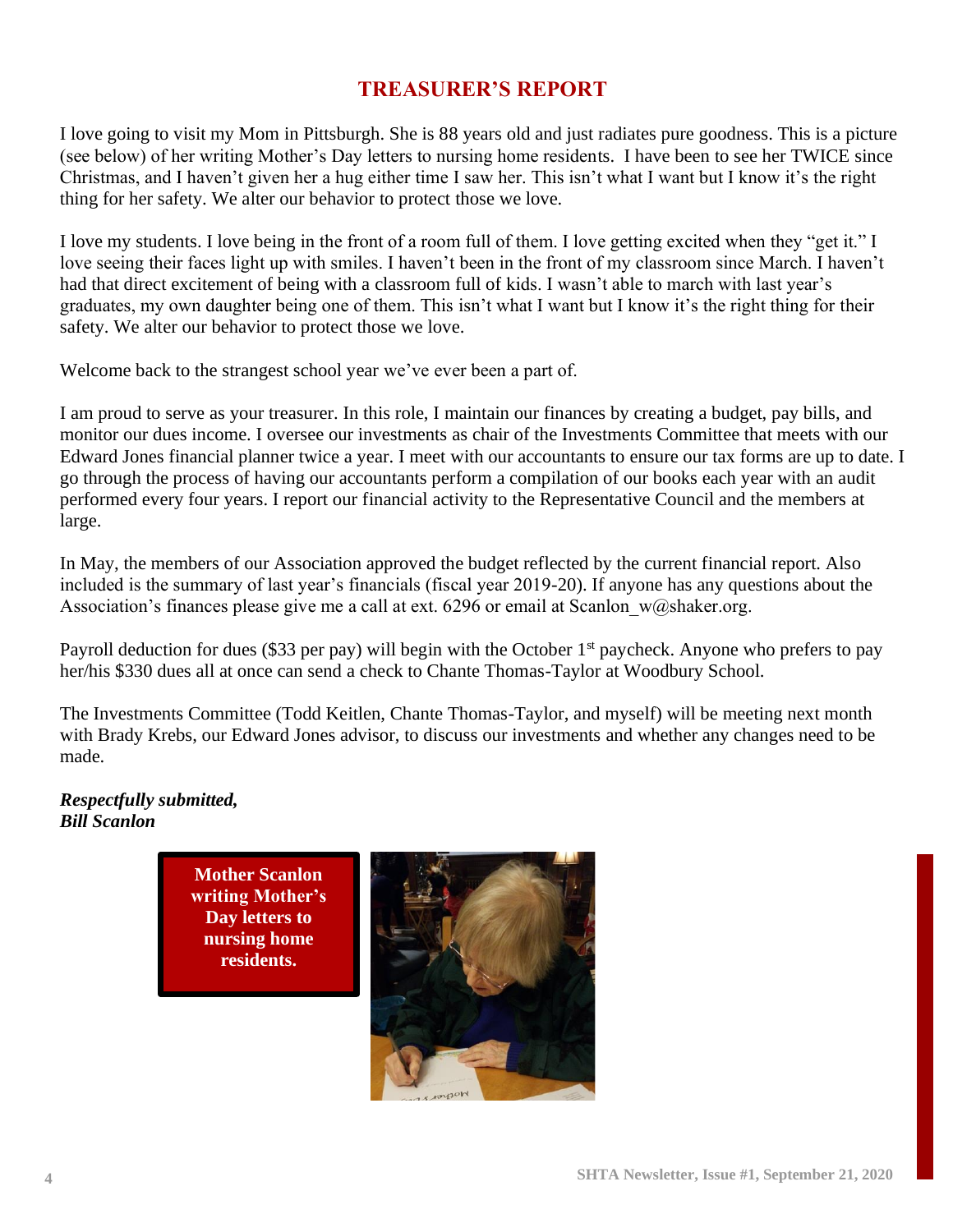# **Shaker Heights Teachers' Association Profit and Loss**

**July 2019 - June 2020**

|                                        | <b>Total</b>  |
|----------------------------------------|---------------|
| <b>Income</b>                          |               |
| <b>Income</b>                          | 0.00          |
| <b>Member Dues</b>                     | 149,751.00    |
| <b>Total Income</b>                    | \$149,751.00  |
| <b>Investments</b>                     | 0.00          |
| <b>Change in Value in Edward Jones</b> | -38,273.84    |
| <b>Edward Jones-Fees &amp; Charges</b> | -6,132.83     |
| <b>Total Investments</b>               | $-$44,406.67$ |
| <b>Other Types of Income</b>           | 0.00          |
| <b>Miscellaneous Revenue</b>           | 2,727.48      |
| <b>Total Other Types of Income</b>     | \$2,727.48    |
| <b>Total Income</b>                    | \$108,071.81  |
| <b>Gross Profit</b>                    | \$108,071.81  |
| <b>Expenses</b>                        |               |
| <b>Operations</b>                      | 0.00          |
| <b>Accounting</b>                      | 7,408.50      |
| <b>Banking</b>                         |               |
| <b>Total Accounting</b>                | \$7,408.50    |
| Compensation                           | 73,967.92     |
| <b>Conferences &amp; Meetings</b>      | 2,609.07      |
| <b>Executive Board</b>                 | 5,661.42      |
| <b>Fellowships &amp; Grants</b>        | 3,147.21      |
| <b>Fernway Fund</b>                    | 100.00        |
| <b>Insurance</b>                       | 525.00        |
| Legal                                  | 5,107.58      |
| <b>Officers' Expenses</b>              | 751.40        |
| <b>Payroll Taxes</b>                   | 338.33        |
| <b>Public Relations</b>                | 3,999.89      |
| Publications                           | 213.00        |
| <b>Social</b>                          | 1,133.24      |
| <b>STRS (TPO Contribution)</b>         | 3,266.53      |
| <b>Total Operations</b>                | \$108,229.09  |
| <b>Total Expenses</b>                  | \$108,229.09  |
| <b>Net Income</b>                      | $-$157.28$    |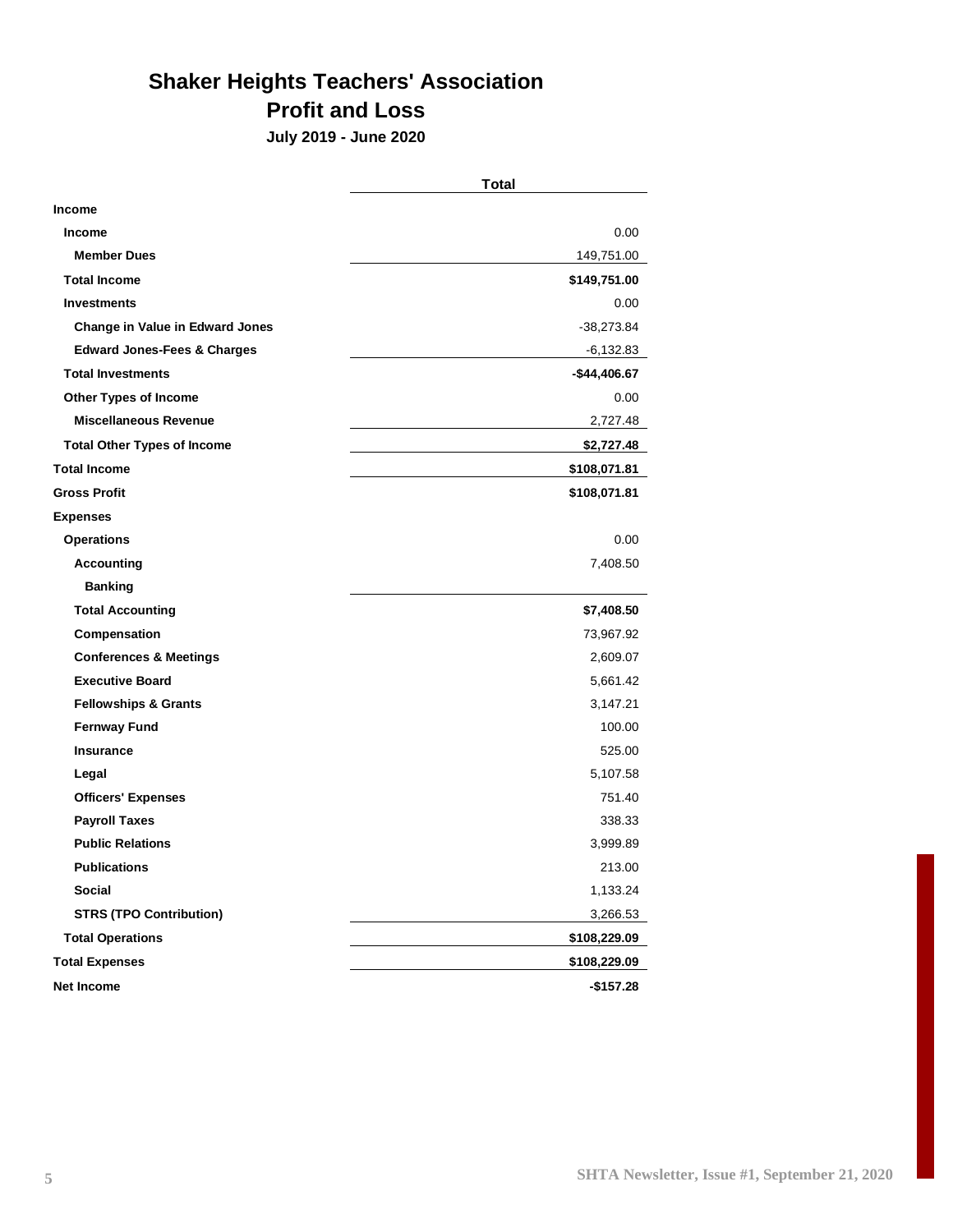# **Shaker Heights Teachers' Association Balance Sheet**

**As of June 30, 2020**

|                                     | <b>Total</b>   |
|-------------------------------------|----------------|
| <b>ASSETS</b>                       |                |
| <b>Current Assets</b>               |                |
| <b>Bank Accounts</b>                |                |
| <b>Key Bank (checking)</b>          | 84,514.52      |
| <b>Key Bank Aisha Trust</b>         | 5,840.00       |
| <b>Key Bank Investments</b>         | 0.00           |
| <b>Key Investments2</b>             | 0.00           |
| <b>Total Bank Accounts</b>          | \$90,354.52    |
| <b>Other Current Assets</b>         |                |
| Edward Jones 13760-1-1              | 489,279.75     |
| Edward Jones 13768-1-3              | 736,679.22     |
| <b>Total Other Current Assets</b>   | \$1,225,958.97 |
| <b>Total Current Assets</b>         | \$1,316,313.49 |
| <b>TOTAL ASSETS</b>                 | \$1,316,313.49 |
| <b>LIABILITIES AND EQUITY</b>       |                |
| <b>Liabilities</b>                  |                |
| <b>Total Liabilities</b>            |                |
| <b>Equity</b>                       |                |
| <b>Opening Balance Equity</b>       | 53.69          |
| <b>Retained Earnings</b>            | 1,316,417.08   |
| <b>Net Income</b>                   | $-157.28$      |
| <b>Total Equity</b>                 | \$1,316,313.49 |
| <b>TOTAL LIABILITIES AND EQUITY</b> | \$1,316,313.49 |

**SHTA September Representative Council Meeting on Google Meet.** 

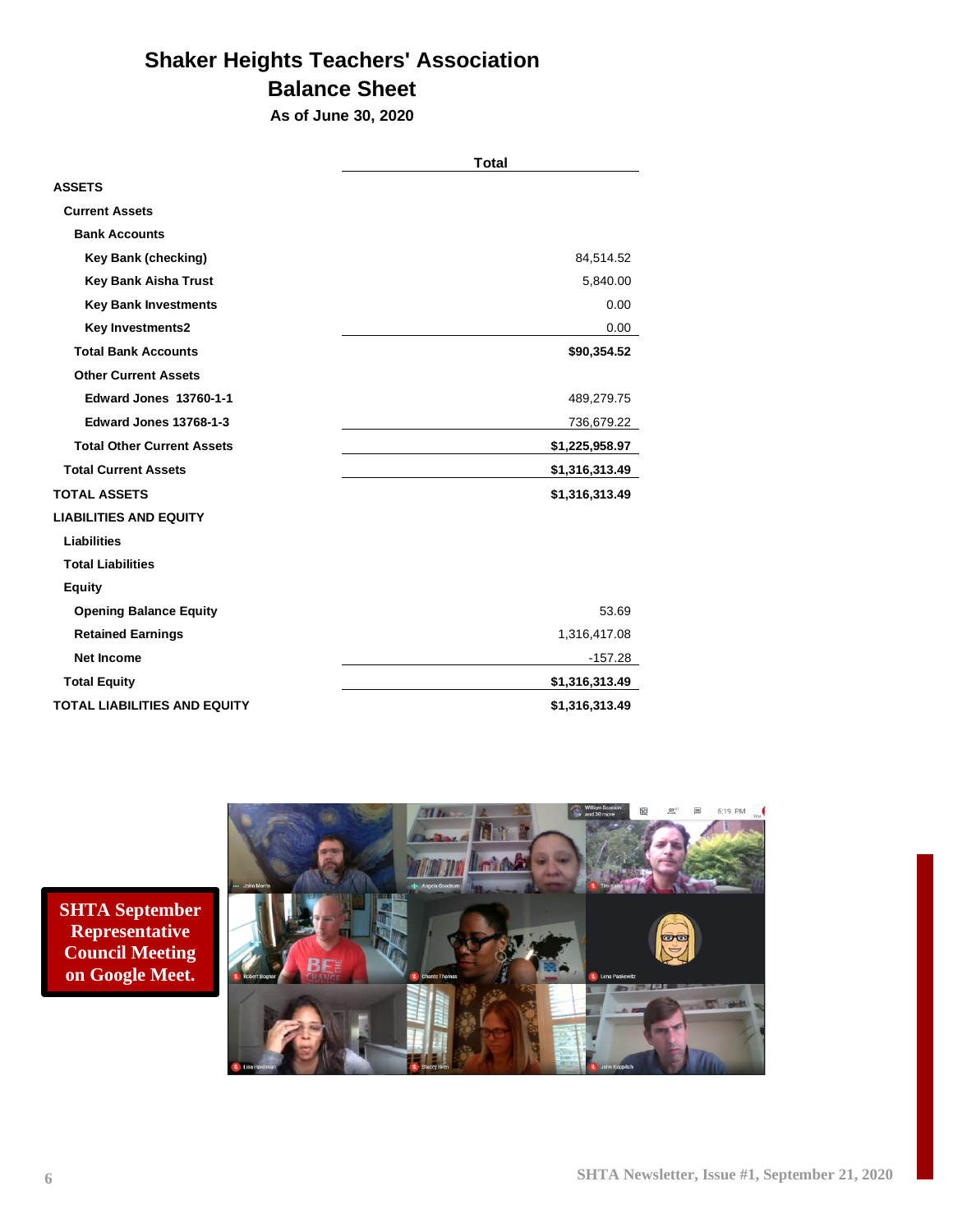# **Shaker Heights Teachers' Association Profit and Loss**

**July 1 - September 16, 2020**

|                                 | <b>Total</b> |
|---------------------------------|--------------|
| <b>Income</b>                   |              |
| <b>Income</b>                   | 0.00         |
| <b>Member Dues</b>              | 330.00       |
| <b>Total Income</b>             | \$330.00     |
| <b>Total Income</b>             | \$330.00     |
| <b>Gross Profit</b>             | \$330.00     |
| <b>Expenses</b>                 |              |
| <b>Operations</b>               | 0.00         |
| <b>Accounting</b>               | 27.00        |
| Compensation                    | 5,010.63     |
| <b>Fellowships &amp; Grants</b> | 200.00       |
| Legal                           | 3,022.23     |
| <b>Negotiations</b>             | 400.00       |
| <b>Public Relations</b>         | 4,293.00     |
| <b>Publications</b>             | 44.00        |
| <b>Total Operations</b>         | \$12,996.86  |
| <b>Total Expenses</b>           | \$12,996.86  |
| <b>Net Income</b>               | -\$12,666.86 |



**SHTA September Representative Council Meeting on Google Meet.**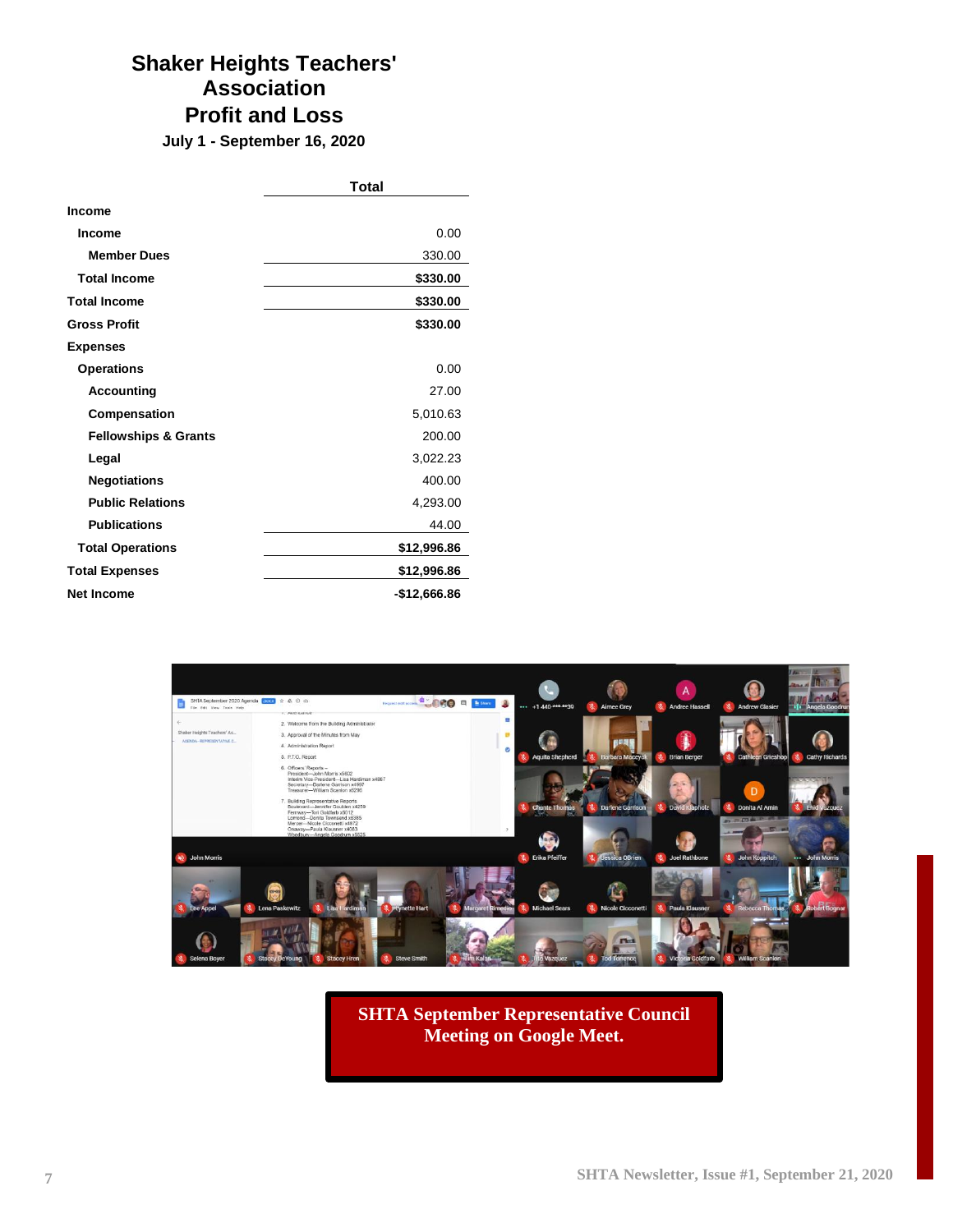# **Shaker Heights Teachers' Association Balance Sheet**

**As of September 16, 2020**

|                                     | Total          |
|-------------------------------------|----------------|
| <b>ASSETS</b>                       |                |
| <b>Current Assets</b>               |                |
| <b>Bank Accounts</b>                |                |
| <b>Key Bank (checking)</b>          | 71,847.66      |
| <b>Key Bank Aisha Trust</b>         | 5,840.00       |
| <b>Key Bank Investments</b>         | 0.00           |
| <b>Key Investments2</b>             | 0.00           |
| <b>Total Bank Accounts</b>          | \$77,687.66    |
| <b>Other Current Assets</b>         |                |
| <b>Edward Jones 13760-1-1</b>       | 489,279.75     |
| <b>Edward Jones 13768-1-3</b>       | 736,679.22     |
| <b>Total Other Current Assets</b>   | \$1,225,958.97 |
| <b>Total Current Assets</b>         | \$1,303,646.63 |
| <b>TOTAL ASSETS</b>                 | \$1,303,646.63 |
| <b>LIABILITIES AND EQUITY</b>       |                |
| <b>Liabilities</b>                  |                |
| <b>Total Liabilities</b>            |                |
| <b>Equity</b>                       |                |
| <b>Opening Balance Equity</b>       | 53.69          |
| <b>Retained Earnings</b>            | 1,316,259.80   |
| <b>Net Income</b>                   | $-12,666.86$   |
| <b>Total Equity</b>                 | \$1,303,646.63 |
| <b>TOTAL LIABILITIES AND EQUITY</b> | \$1,303,646.63 |



**SHTA September Representative Council Meeting on Google Meet.**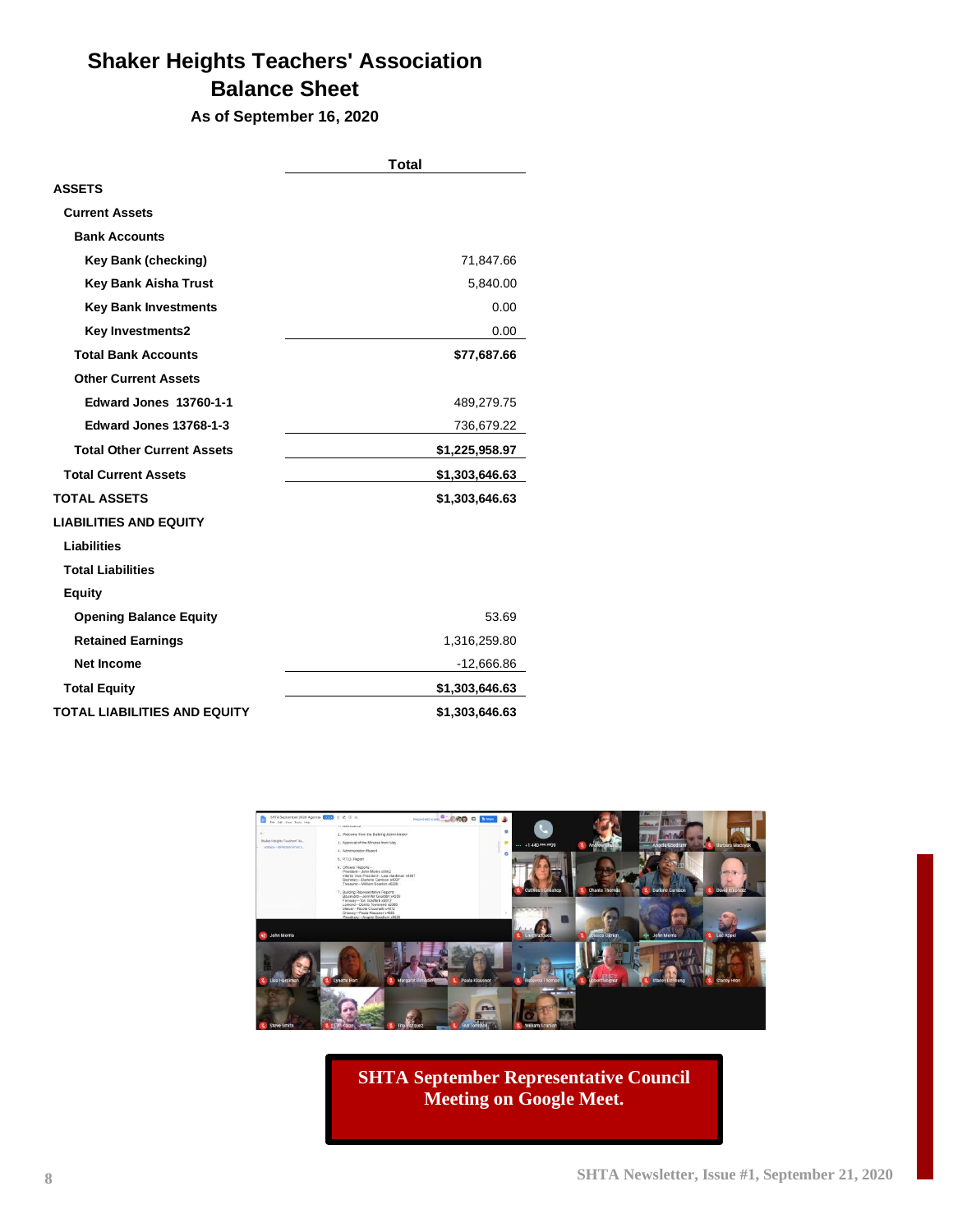# *EXECUTIVE BOARD REPORTS*

# **PROFESSIONAL RIGHTS AND RESPONSIBILITIES REPORT**

Welcome to the 2020-21 School Year! I hope everyone had a nice summer and is adjusting to the world of remote teaching and learning with some success.

My name is Mike Sears and I teach 8<sup>th</sup> grade American History at the Middle School. This is my 22nd year in the district and my  $25<sup>th</sup>$  year in education. This is my  $16<sup>th</sup>$  year of involvement with SHTA, and my 11th year as the chairperson for Professional Rights and Responsibilities. This position is Grievance Chair, too. My extension at school is #4770 and e-mail (sears  $m@shaker.org$ ) are great ways to contact me. I enjoy working with the members and, as we tell our students, "there is no such thing as a stupid question". My cell phone number is (216) 571-0447. It is a good idea to text me first and introduce yourself. I may not answer calls from numbers I do not recognize.

I also serve on the district's Insurance Committee, which meets quarterly. Medical Mutual of Ohio replaced Anthem as our major medical health insurance company in January 2018. Anthem is still our dental provider. Prescription drug information from Express Scripts is included on our Medical Mutual cards. Medical Mutual of Ohio runs our flexible spending account program. Members should have cards from Anthem (dental only) and Medical Mutual with member services phone numbers they can call as questions arise. If any member has a concern regarding health benefits, I can help point them in the right direction. However, directly contacting the service provider is often the best way to have your questions answered.

For other needs related to Human Resources, here is an updated link to their website: [https://www.shaker.org/Intranet\\_HR.aspx](https://www.shaker.org/Intranet_HR.aspx) The site still lists HR Generalist Sarah Fish as a contact person for Insurance and FMLA. Ms. Fish no longer works for the school district. For insurance and FMLA questions, contact me first. You may also contact HR Senior Administrative Assistant Emily Rucker.

During the past 30 months that we have used Medical Mutual as our insurance provider, many members have had to appeal ER claims that were initially denied. I have a record of most of those appeals, which is helpful as we continue to work with Medical Mutual to provide better service to our members. However, if you filed an appeal for a denied ER claim and did not contact me about it, please let me know so I can add your experience to our records. Also, if you have other concerns about services provided by Medical Mutual, please let me know so we can address the problems in upcoming Insurance Committee meetings.

The paycheck from September 16<sup>th</sup> should include a step increase if you qualify for one this year. Another way to advance on the salary schedule is by reaching continuing education levels like B.A. + 15 or M.A. + 30. The Board approves these changes in November and April.

The district policy for maternity leave is in the contract. However, new mothers decide how many sick days they want to use and if they want to take any unpaid leave through the Family and Medical Leave Act. If you are pregnant, please contact me right away so we can look at a calendar, and I can assist you in a plan that works best for you and your family. You should be aware that notes from doctors do not always allow additional sick days to care for babies. For example, a note that discusses "failure to thrive" is an acceptable medical reason to use a sick day, but a note that mentions "bonding with the baby" will not be approved because that is not considered a medical condition that allows for a sick day.

Paternity leave is also in our contract. New fathers may use up to ten sick days to help care for a new baby. No documentation from doctors is required for this leave. For both maternity and paternity leave, contact me before you contact administrators so you understand your rights.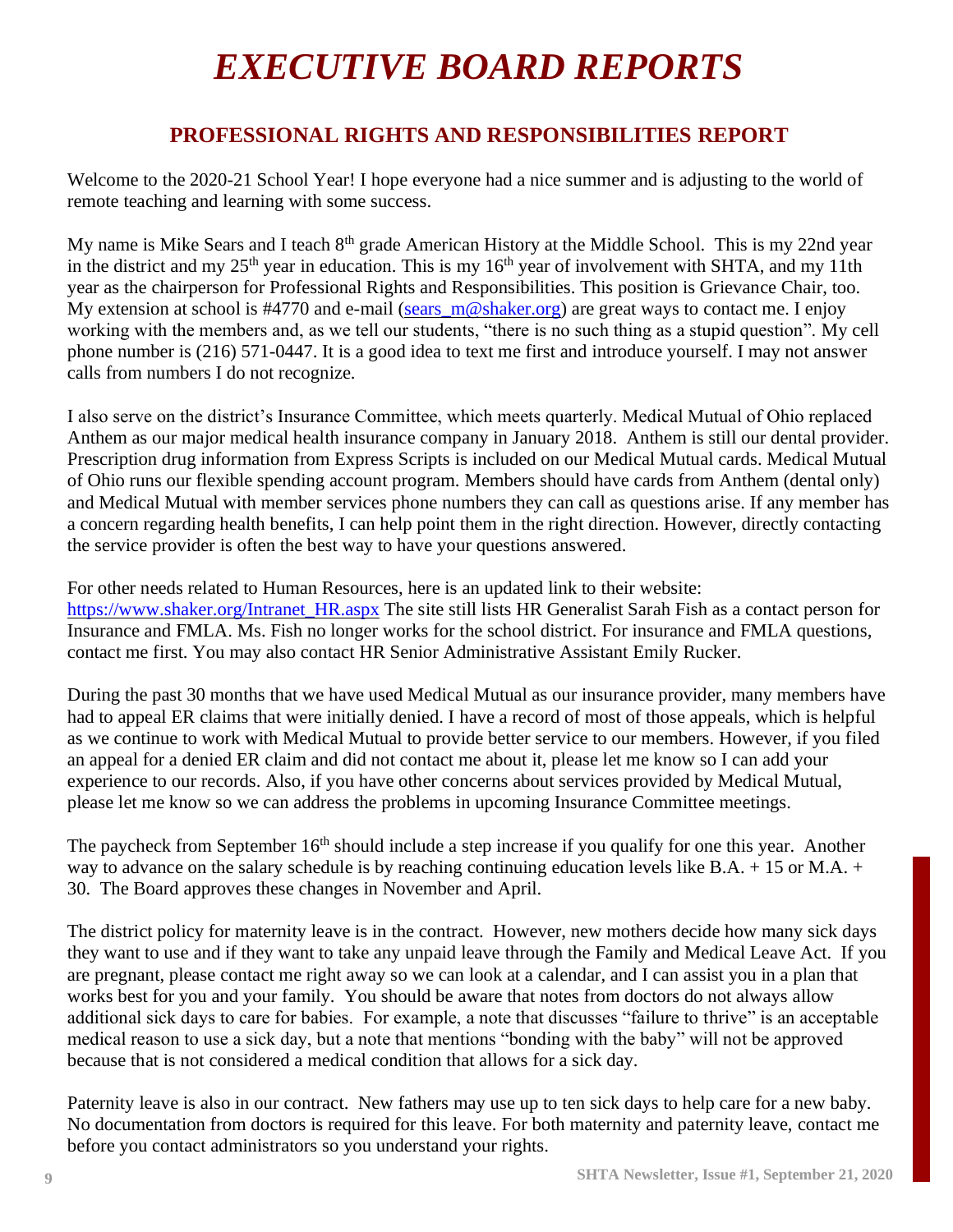It is your responsibility to keep the Human Resources Department informed of changes in your family status (over the summer as well as during the school year) concerning **births, adoptions, deaths, divorce, marriage, or entry into military service.** If these changes are not reported within **30 days** you will not be permitted to make this change until the next open enrollment, which is usually in November. **Please contact Emily Rucker at 4326 before the 30-day deadline. This may cost you money if you miss this deadline.**

Personal days are personal. No one needs to know why you are taking a personal day. You do **not** need to fill out a form about a personal day. You may simply enter it on AESOP. However, you are responsible for keeping track of your own personal days. If you enter a  $4<sup>th</sup>$  or a  $5<sup>th</sup>$  personal day, you will forfeit pay for those absences. You may not use personal days before or after a holiday unless you fill out the personal day request form. Both the building principal and the Human Resources Department must approve the request. Administrators consider each case on an individual basis. If you have a question about this, please contact me.

If you use more than five sick days in a row, a building secretary will have to enter days six and up into AESOP. The Human Resources Department reserves the right to ask you for a doctor's note explaining your absence beyond one week. If you use ten sick days in a row, the Human Resources Department will send you a form about Family and Medical Leave. You may choose to continue using sick days with appropriate documentation or you may go on an extended and unpaid leave for family or medical reasons. Please call me if you are in this situation or if you anticipate being out for an extended time.

In recent months, I have:

- Attended several Executive Board meetings regarding the 2020-21 school year, including joint meetings with Superintendent David Glasner and his leadership team
- Attended Negotiations Committee meetings to plan for upcoming collective bargaining
- Assisted members with maternity leave, insurance questions, and ADA accommodations requests
- Met with Director of Secondary Education Micki Krantz and Director of Primary Education Erin Herbruck about new supplemental contracts for department chairs at Woodbury and grade level leaders at the K-4 buildings
- Met with Director of Human Resources Barbara Maceyak about a personnel matter
- Met with Treasurer Bryan Christman and Assistant Treasurer Shelley McDermott to resolve both payroll and benefits issues involving three different members
- Met with Treasurer Bryan Christman and HR Generalist Sarah Fish to resolve a specific insurance claim for a member that was denied due to a computer error
- Met with HR Generalist Sarah Fish to resolve unpaid supplemental contracts from the 2019-2020 school year

The current contract is available on our web site, [http://shtaweb.org.](http://shtaweb.org/) I strongly recommend reading it and using it as a reference. I am also happy to help you with issues of interpretation and clarification. Best wishes for a wonderful school year!

#### *Respectfully submitted, Mike Sears, chairperson*

# **LEGISLATIVE REPORT**

I have the responsibility to keep SHTA members up to date about the latest in legislation involving education. To that end, I have signed up for newsletters from the National Education Association, the American Federation of Teachers, the Ohio Federation of Teachers, the Association of American Educators, the Ohio Education Association, Policy Matters Ohio, ChalkBeat, and Education Week.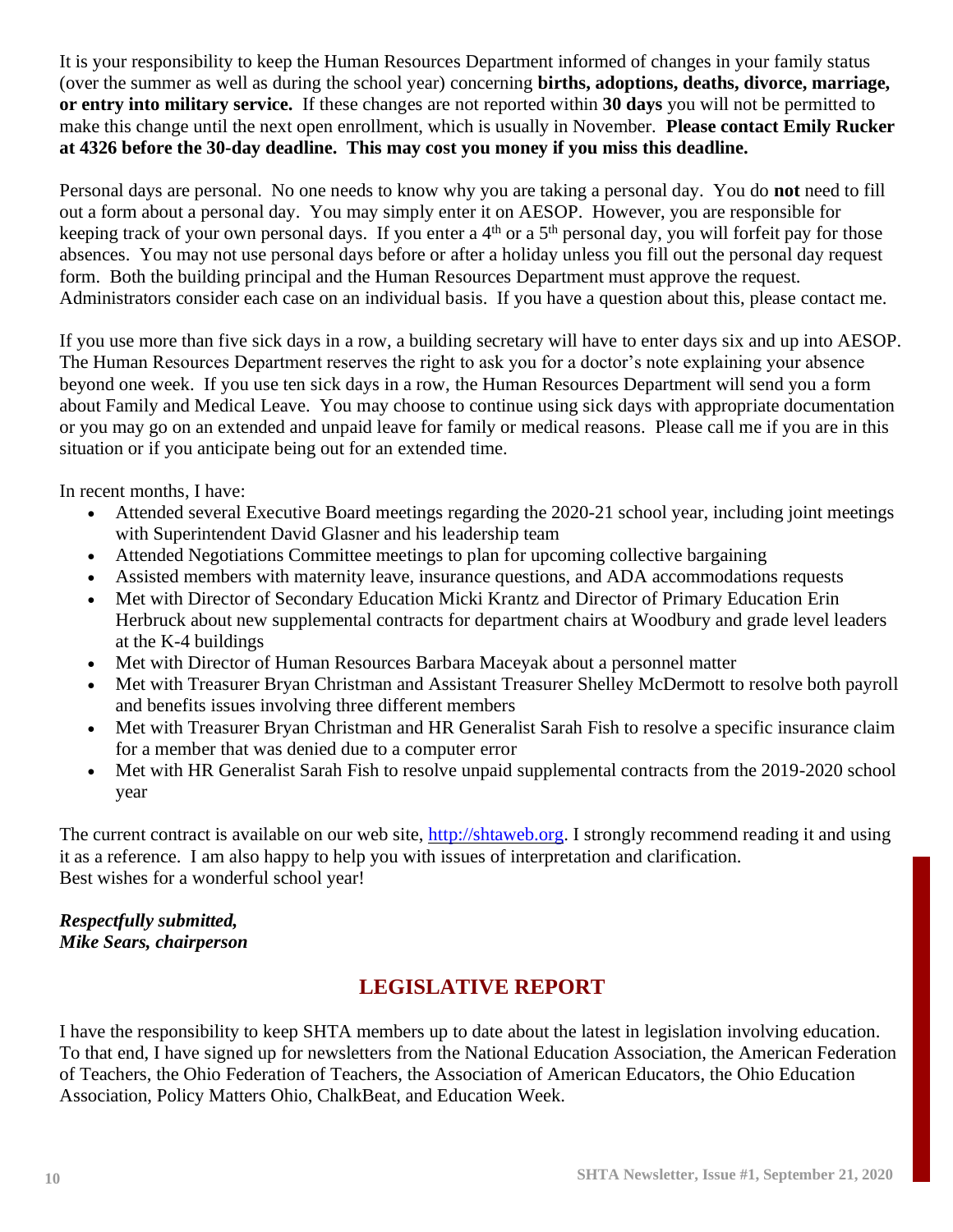Vouchers are often in the news because they take money that was intended for public schools and directs it to private schools. At the moment, EdWeek is [reporting](http://blogs.edweek.org/edweek/charterschoice/2016/07/ohio_vouchers_have_mixed_impact_on_student_performance_study_finds.html) on how vouchers do not produce the results that were hoped for in Ohio. Students who use vouchers to attend private schools are performing worse on state tests than students that stayed in public schools.

Also in the news is a judge's decision that went against the Department of Education. In the spring, the US congress passed the CARES act which sent \$13 billion to public schools. ChalkBeat [reports](https://www.chalkbeat.org/2020/9/8/21427198/judge-devos-private-schools-rule) that Betsy Devos's department tried to direct the money to private schools, but the judge did not allow it to go forward.

If you have ideas about where I should get the latest legislative news, please let me know. I'm looking forward to a great school year.

#### *Respectfully submitted, David Klapholz, Chairperson*

## **PUBLIC RELATIONS**

As Public Relations chairperson, I would like to welcome back all of our members. Our Association has altered some of our traditional public relation practices given the current circumstances. We submitted an alternative advertisement in the Shaker Life publication with the slogan, "We are in this together." We made a purchase of SHTA branded masks. These masks will be distributed by Head Representatives. As always, we are committed to using American made and union printed items in our promotional items. All promotional items, T-shirts, masks etc., demonstrates the solidarity of the Shaker Heights Teachers' Association. I have been very active over the summer meeting with the other Executive Board members to support SHTA membership in these difficult times. As always, we must be committed to supporting each other and committed to safe and fair practices for ALL of our members.

My responsibilities include placing ads in various publications such as *Shaker Life* Magazine, the *Shakerite* and the *Gristmill*. I also am responsible for making donations to various organizations that help to enrich the lives of our Shaker students. In addition, I purchase teacher appreciation gifts for our members that are given out during teacher appreciation week. As stated in the SHTA Constitution and By-Laws, I will continue to work at fostering mutual understanding, good will and respect between and among students, staff, community and administration.

#### *Respectfully submitted, Bob Bognar, Chairperson*

# **EVALUATION COMMITTEE**

Greeting colleagues and friends! I hope all of you are doing well through this unprecedented time. I continue to work on striking a healthy balance of work and home life, now that I do both under the same roof, at least for now.

Thank you for the continued opportunity to serve the Association as the Evaluation Chairperson. In this position, I serve as co-facilitator of the Evaluation Committee. I also work with Andrew Glasier and Addie Tobey to coordinate the Peer Evaluation Program. All members of the committee and I are available to answer your evaluation questions and concerns. I will continue to communicate information about evaluation procedures throughout the year through this newsletter and during SHTA Representative Council Meetings.

This fall, I have had the pleasure of working with our new Human Resources Director, Barb Maceyak. Her leadership and willingness to engage in true collaboration is what we need in our district.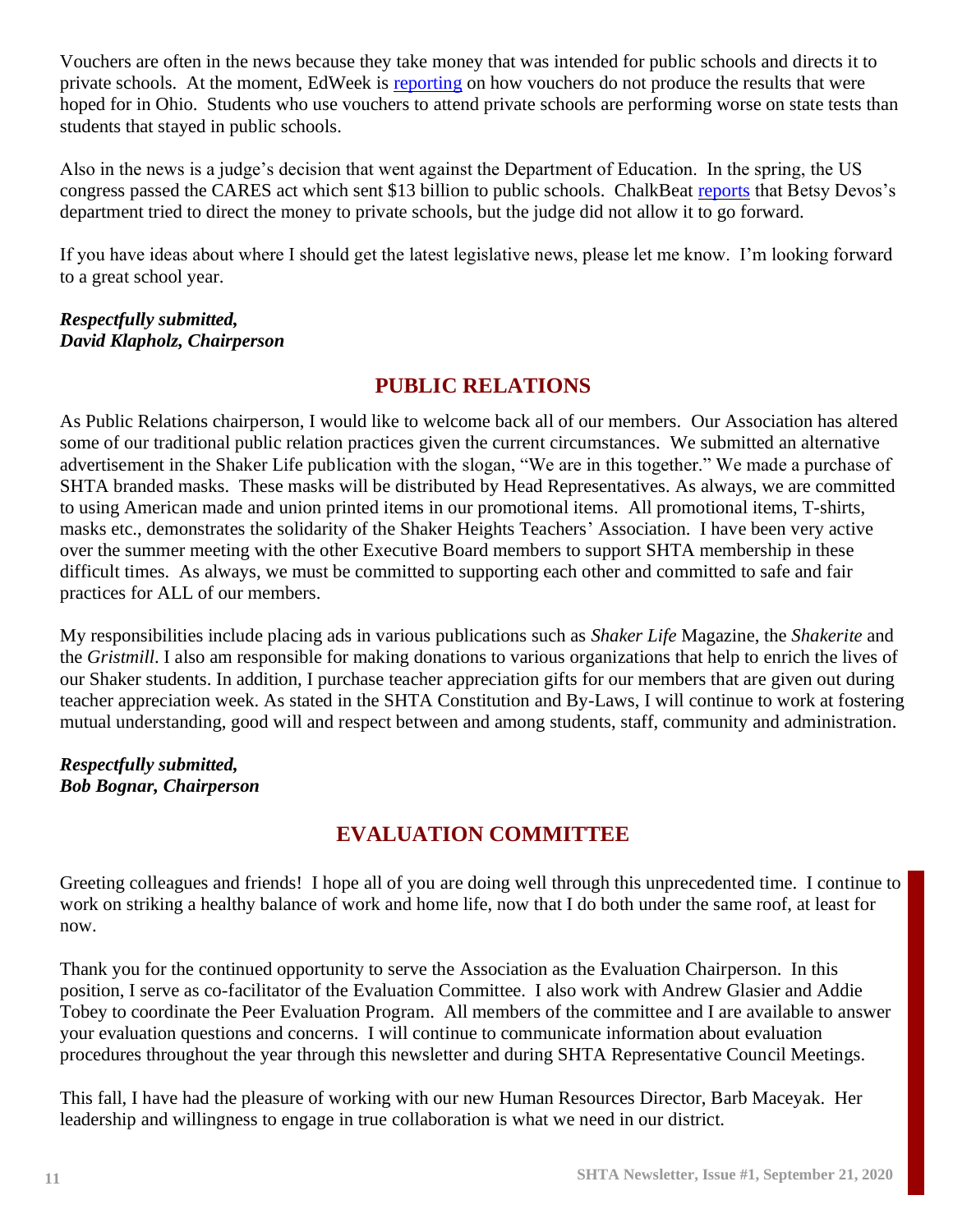The committee met on September 17th to address specific evaluation concerns and procedures for this school year. You should have all received communication from Barb regarding evaluation. This communication includes information about:

- The delay of Professional Growth Plan due date (now October 31) as well as other general due dates for evaluation.
- Student Growth Measures SGMs will not be used for evaluations during the 2020-2021 school year. Performance Ratings will account for 100% of your evaluation.

The committee also discussed observations in the remote setting. This year, we need to be prepared for completing observations in either setting. We discussed the need for increased flexibility and support in the remote instructional setting. As you know, I have continually promoted the goal of supported growth during the evaluation process, which is more important than ever at this time. Some parts of the Performance Rubric may not be as applicable during remote teaching, while others may look very different than they do in the classroom setting. The committee also discussed the merits of using recordings of lessons to be used for the observation process. This would allow for more flexibility for both administrative and peer evaluations. Please consider this option and discuss it with your evaluator during your first conference.

It is very important that each teacher is aware of their evaluation cycle. Please take a minute to log in to eTPES to review your current status for this year. As you know, some of us will be repeating the cycle from last year. It is also important for each teacher to know who they will be evaluated by. It is my hope that any teacher who does not currently know who their evaluator is will be informed within the next couple of weeks. Barb Maceyak is working to input peer evaluators into eTPES to give us access to our partners evaluations. Thank you for your patience as these details get completed this month.

Please be on the lookout for any communication from Barb or myself regarding evaluation. We will be sending out timelines and additional information to assist with successful evaluations this year. Remember, we will continue with the OTES 1.0 model for this year and will transition to OTES 2.0 for the 2021-2022 school year.

As always, I am here to help answer questions and navigate any part of the process with you, as are all members of the committee.

#### *Respectfully submitted, Lena Paskewitz, Chairperson*

# **POLICY COMMITTEE**

My name is Timothy Kalan, and in addition to teaching art at Lomond and Onaway Elementary Schools, I am the SHTA policy chairperson. The policy chairperson's main concern is stewardship of the SHTA Constitution which defines our Association and provides us with the protocols that determine the structure of our operation. This document can be found at [http://www.shtaweb.org/,](http://www.shtaweb.org/) along with our contract, newsletters and other interesting items. I also serve on the district's teacher evaluation committee, and run a native gardening club at both my schools. Any questions concerning our Associations internal mechanisms can be directed towards me, as well as any concerning our evaluation system (or gardening!).

#### *Respectfully submitted, Tim Kalan, Chairperson*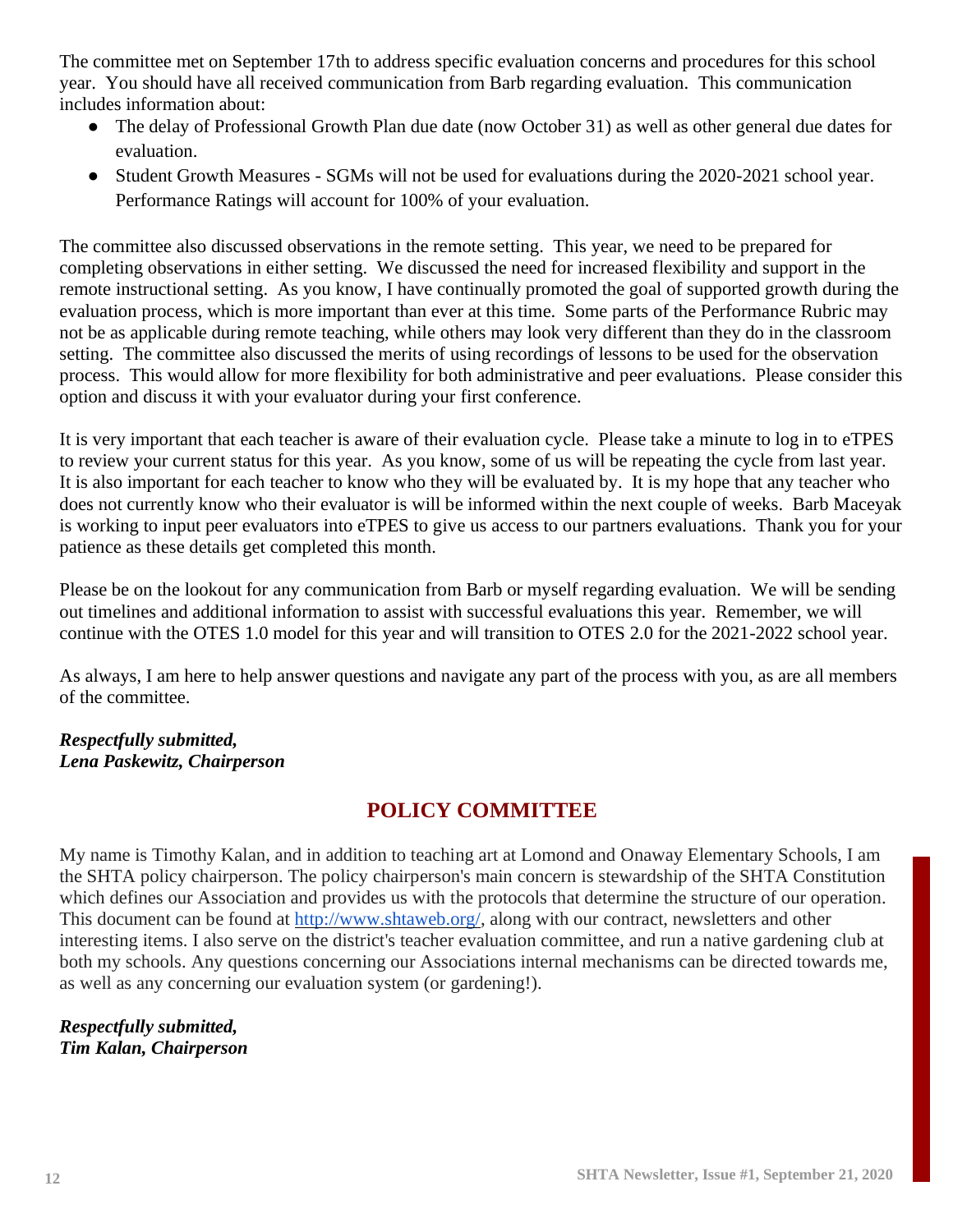## **SOCIAL COMMITTEE**

Welcome back to school! My name is Selena Boyer and I am pleased to be the Social Committee Chairperson for our Association again this year! This is my eighteenth-year teaching in Shaker. I have spent all but two of those years as a first-grade teacher at Fernway School! In normal times, when we are not in a pandemic, I plan social gatherings and happy hour events for the Shaker Heights Teachers' Association. In previous years, we have started the year with a Back to School SHTA Happy Hour and celebrated Thanksgiving and the Winter Holidays with festive, social gatherings as well! Every May, it is my pleasure to work with the district to coordinate and cater the Annual District Recognition Reception. This is an important event to celebrate our retirees, newly tenured teachers, and teachers earning fifteen and twenty-five year pins. Our President, Dr. John Morris, also awards an Association member with the President's Service Award each year. My final responsibility is hosting the Executive Board members for our monthly meetings.

For those of you that have never come to one of our social events---please give us a try! I guarantee that you will meet new people and have fun! If you have suggestions for me for possible events feel free to contact me. Thanks for your support! boyer  $s@shaker.org/ 216.295.6041$ 

#### *Respectfully submitted, Selena Boyer, Chairperson*

# **TEACHER EDUCATION COMMITTEE**

Hello and Happy Autumn (almost). I know that this summer has been like no other, but I hope that everyone has found ways to have fun. I am excited to continue serving the Association as Teacher Education Chair for the 2020-2021 school year.

New teachers will be receiving information from me highlighting some contract language that will especially affect them, as well as a list of important dates they have to remember as the year progresses. Keep in mind that my role with the Association is to work with new teachers, their mentors, and teachers who are not yet on a continuing contract.

Please contact me to discuss any area of your employment as you move toward a continuing contract. I can be reached by email hardiman  $l@shaker.org$  or by phone at school #4867.

*Respectfully Submitted, Lisa Hardiman, Chairperson*

# **PAST PRESIDENT REPORT**

Welcome back to the 2020-2021 school year. It has certainly been challenging. As a retired teacher, I can only imagine what you are experiencing and you have my full support and best wishes. I am Rebecca Thomas, Past President of the Shaker Heights Teachers' Association. I retired in 2011 after teaching for 35 years and actively participating in the SHTA for over 20 of those years, the last six as President. Now, at the direction of President Dr. John L. Morris, I continue to serve our Association. Primarily, I attend evening meetings like the Board of Education and Finance and Audit Committee. I also participate on the district Insurance Committee and attend SHTA Executive Board and Representative Council meetings. Hopefully, I provide a historical perspective on the past practices of the Shaker schools.

Over the summer, I attended the meetings of the SHTA Executive Board along with the meetings of the Board of Education and the Finance and Audit Committee. At the September 8 BOE meeting, there was an overview of the Preparation for the Return of Students. The slides for this presentation are on the Board Docs for this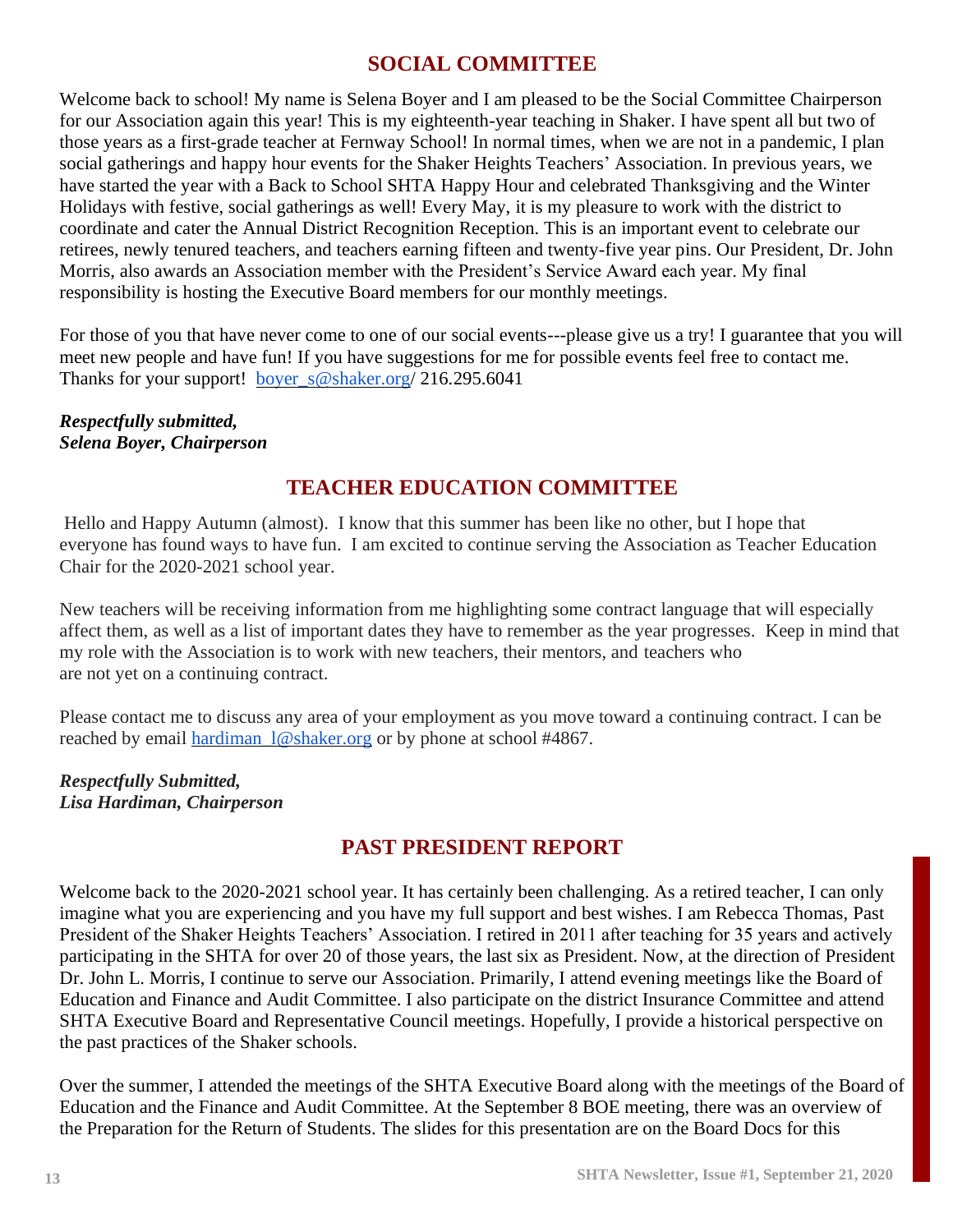meeting under the Facilities Update section. Also, the district is conducting a ventilation study. The RFP was out with proposals due at noon on September 11. There was an update on enrollment as well. FYI—Elizabeth Kimmel, Director of Pupil Services, has been designated as the liaison for COVID reporting. I look forward to serving the SHTA members.

*Respectfully Submitted, Becky Thomas, Chairperson*

# **SPECIAL EDUCATION COMMITTEE**

My name is Anastacio Tito Vazquez, Jr. I am your SHTA District Chairperson for Exceptional Children Education. This year marks my 16th year at Shaker Heights High School as an Intervention Specialist and my 28 years in special education; including one year in the Cleveland Metropolitan School District, one year in Cleveland Heights - University Heights School District, and ten years at the Positive Education Program. I am a 1987 graduate of Shaker Heights High School, former longtime Shaker Heights assistant coach (Football and Wrestling), father of a Shaker graduate and longtime community member.

This past summer, I attended and participated in every SHTA Executive Board meeting. I interacted, communicated and collaboratively solved various problems with the Director of Exceptional Children Elizabeth Kimmel multiple times on a weekly basis. I provided support to various SHTA members concerning issues including but not limited to Covid-19, job placement, and personnel issues.

I worked directly with SHTA President Dr. John Morris and SHHS Head Representative James Schmidt concerning a staff disciplinary matter. I am currently working with administration on a possible disciplinary issue with SHTA members.

I participated in ongoing conversations and meetings with administration concerning problem solving and ensuring the safe early return of the MD unit teachers and students at Mercer, Woodbury, Shaker Middle School and Shaker Heights High School.

I participated in various meetings with SHTA President Dr. John Morris in a series of meetings with MD teachers across the district. I participated in discussions with Director of Exceptional Children Elizabeth Kimmel over the insurance of PPE for the MD teachers who are providing Face to Face instruction to students on their caseloads.

I provided information concerning options for medical conditions such as ADA alternate job placement, FMLA, and leave of absence to various SHTA members.

I continued an ongoing collaboration with Director of Exceptional Children Elizabeth Kimmel to meet the needs of various Exceptional Children staff members (School Psychologist, Occupational Therapist, Speech and Language Pathologist, Intervention Specialist, and Paraprofessionals concerning an early return to working in the buildings). I am working collaboratively with SHHS Assistant Principal Ms. Jacquelyn Baker on various issues to improve the functionality of the Exceptional Children Department at SHHS.

I participated in various interview committees for new Exceptional Children Department employees.

*Respectfully Submitted, Tito Vazquez, Chairperson*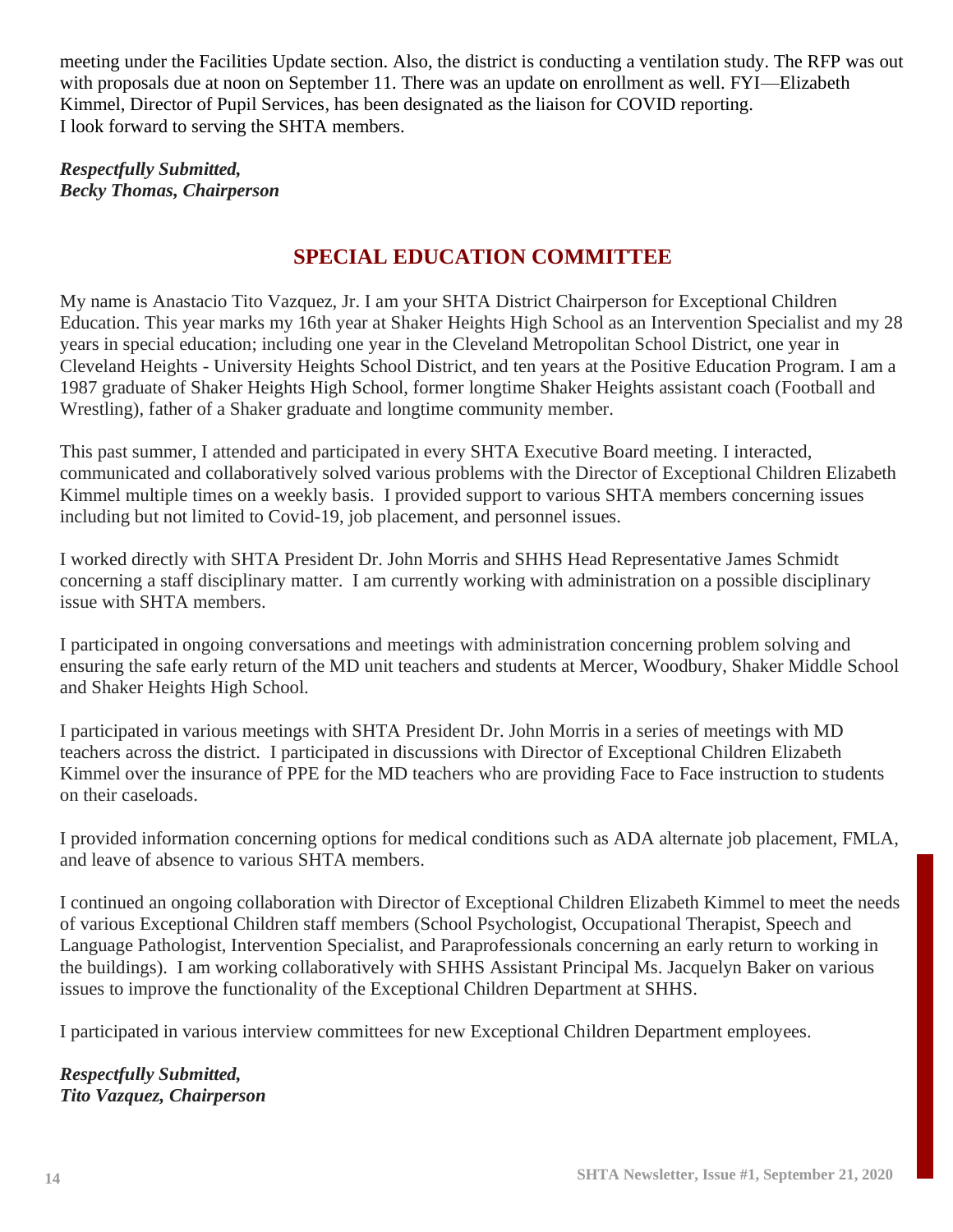# **LEGAL AID COMMITTEE**

Welcome to the 2020-2021 virtual school year! I am looking forward to serving you again as Legal Aid Chairperson. The Legal Aid Committee is here to help members in need of financial assistance for work-related legal matters. Please contact me if you feel you need assistance. I wish you a mentally and physically safe school year!

#### *Respectfully submitted, Cathy Grieshop, Chairperson*

#### **MEMBERSHIP/ELECTIONS COMMITTEE**

Welcome back to the 2019-2020 school year! My name is Chante Thomas. This is my fifth year serving as your SHTA Membership /Elections Chair and I am beginning my 26th year of teaching at Woodbury School. If you need me I can be reached by email at thomas  $c@shaker.org$ . In addition to coordinating our elections, I am responsible for maintaining our membership directory and monitoring the collection of dues from payroll, or receiving a direct payment from the member.

**If you pay your dues by payroll deduction, SHTA dues will automatically begin with the first paycheck in October. (\$33 per pay x 10 pays = \$330) If you pay your dues by check, please submit your check for \$330 to your building representative prior to October 1st.** Membership forms only need to be completed by NEW MEMBERS, or as a current member you wish to CHANGE your form of payment and SIGN UP FOR PAYROLL DEDUCTION. If you wish to stop payroll deduction and instead pay by check, please submit a letter to Chante Thomas at Woodbury Elementary School.

> **The 2020-2021 Representative Council Elected Members are: (Head Representatives indicated in Bold type) Boulevard- Angela Anderson,** Jennifer Goulden**, alt Onaway- Paula Klausner Fernway- Victoria Goldfarb,** Andree Hassell ( alt) **Lomond- Donita Al Amin,** Jill Dipiero, Steve Smith **Mercer- Nicole Ciconetti,** Cathy Richards, alt **Woodbury- Angela Goodrum,** Stacey DeYoung, Aquita Shephard, Lee Appel (alt) **Middle School- John Koppitch,** Linda Roth, Erika Pfeiffer (alt) **High School – James Schmidt,** Brian Berger, Aimee Grey, Jessica O'Brien, Joel Rathbone (alt), Keith Szalay, Tod Torrence, Enid Vazquez **SHTA ST – Margaret Rimedio**

*Respectfully submitted, Chante Thomas-Taylor*

#### **SHTA PAC REPORT**

Welcome to the 2020-2021 school year! I am looking forward to serving you again as SHTA PAC Chairperson. This summer, I met with the SHTA Executive Board many times to help prepare for remote teaching. I continue to manage the [SHTA PAC Facebook page.](https://www.facebook.com/groups/218943172136501) Please check out this page for current articles about important issues and events in education and union news around the world. Please email me if you feel any issues should be addressed or action taken. Feel free to send me any important articles to post.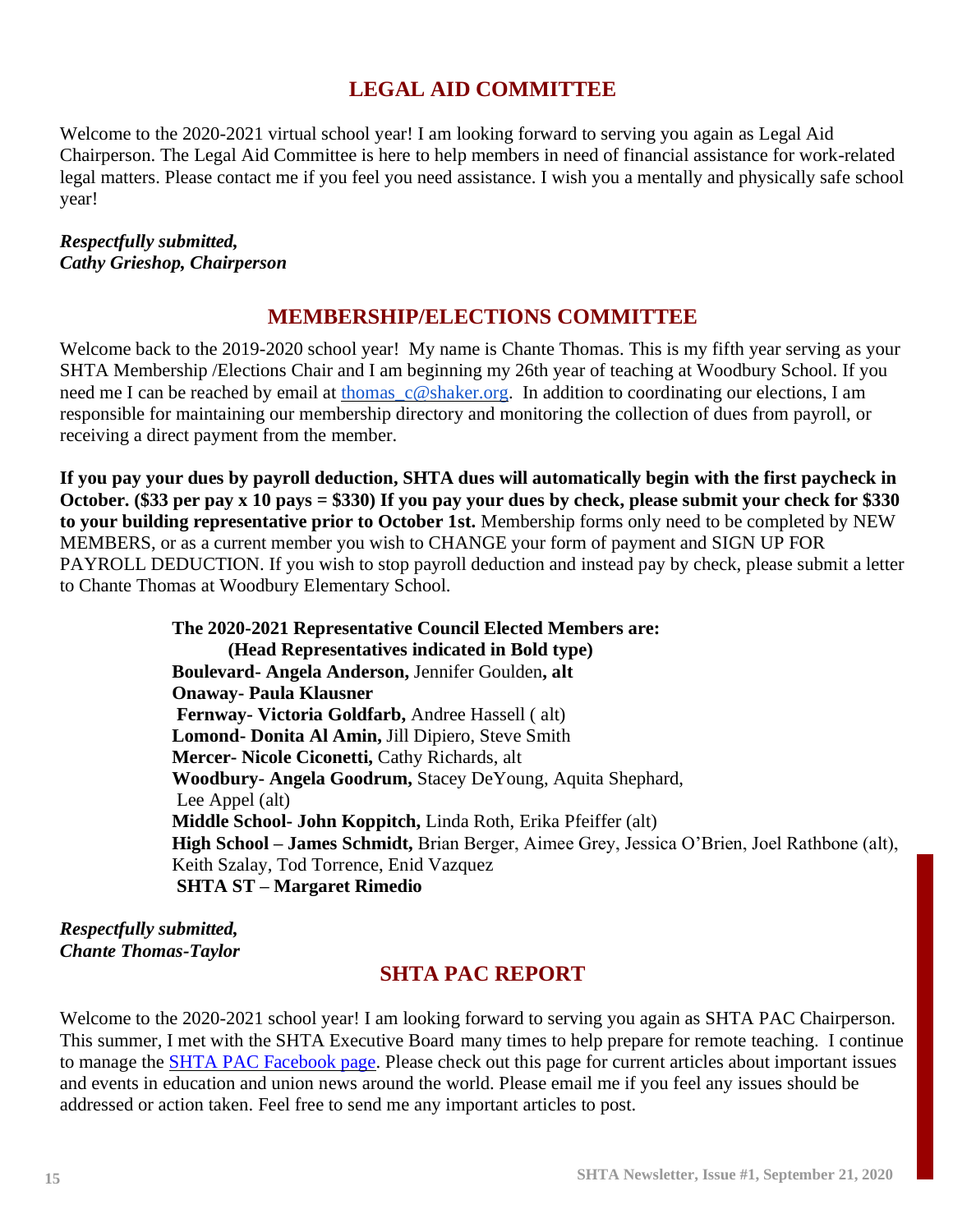Election Day is around the corner:

- •The deadline for registering to vote is Monday, October 5, 2020. Any newly 18 year olds in your household or on your block? Make sure they are registered to vote!
- •The deadline to request a ballot by mail must be received by Saturday, October 31, 2020.
- •Early voting begins Tuesday, October 6, 2020! Get those votes in!

There are plenty of issues to speak up about in Congress. Please go to the [National Education Association's Take](https://educationvotes.nea.org/issue/covid-19/?kiosk=true#actions)  [Action Page](https://educationvotes.nea.org/issue/covid-19/?kiosk=true#actions) to speak up about the HEROES Act, the digital divide and funding for PPE in schools.

Remember to dance in the rain…

#### *Cathy Grieshop SHTA Political Action Committee Chairperson*

## **PUBLICATIONS COMMITTEE**

Publications is in charge creating, editing, seeking submissions for the newsletter. I also often write editorials. On top of that, I update the SHTA website, Facebook and Twitter account.

If you know of someone who is not receiving email of the newsletter, please have him or her email me directly at [glasier\\_a@shaker.org.](mailto:glasier_a@shaker.org)

If you wish to have an editorial in the newsletter, please email me directly by the second Monday of the month. I hope to have editorials from each building this year just like last year!

I look forward to serving you in the coming year!

*Respectfully Submitted, Andrew Glasier, Chairperson*

#### **SUPPORT TEACHERS COMMITTEE**

Hello Everyone. As the Executive Board member representing the SHTA Support Teachers (ST), I would like to fill you in on what Support Teachers do. Members of the Support Teachers bargaining unit include Skills Teachers, Intervention Specialists, ELL Teachers and IC (Innovative Center for Personalized Learning) Teachers who work with high school students needing personalized learning in order to succeed and graduate.

Thankfully, due to previous negotiations, the Intervention Specialists, ELL Teachers and those Skills Teachers, who are now working as Classroom Teachers, are being paid on the Teachers scale. Years of experience, which determine where they are placed on the Teachers scale, are capped at five years. Those members who remain on the ST salary schedule are Skills Teachers who do the same work as Reading Teachers in the district and IC Teachers who are doing what Counselors in the district do. Support Teachers are indispensable to this district, especially this year. We have stepped up to teach in added grade level sections, work as Remote Learning Partners and, as ever, doing everything we can to help our students succeed.

*Respectfully submitted, Margaret "Peg" Rimedio*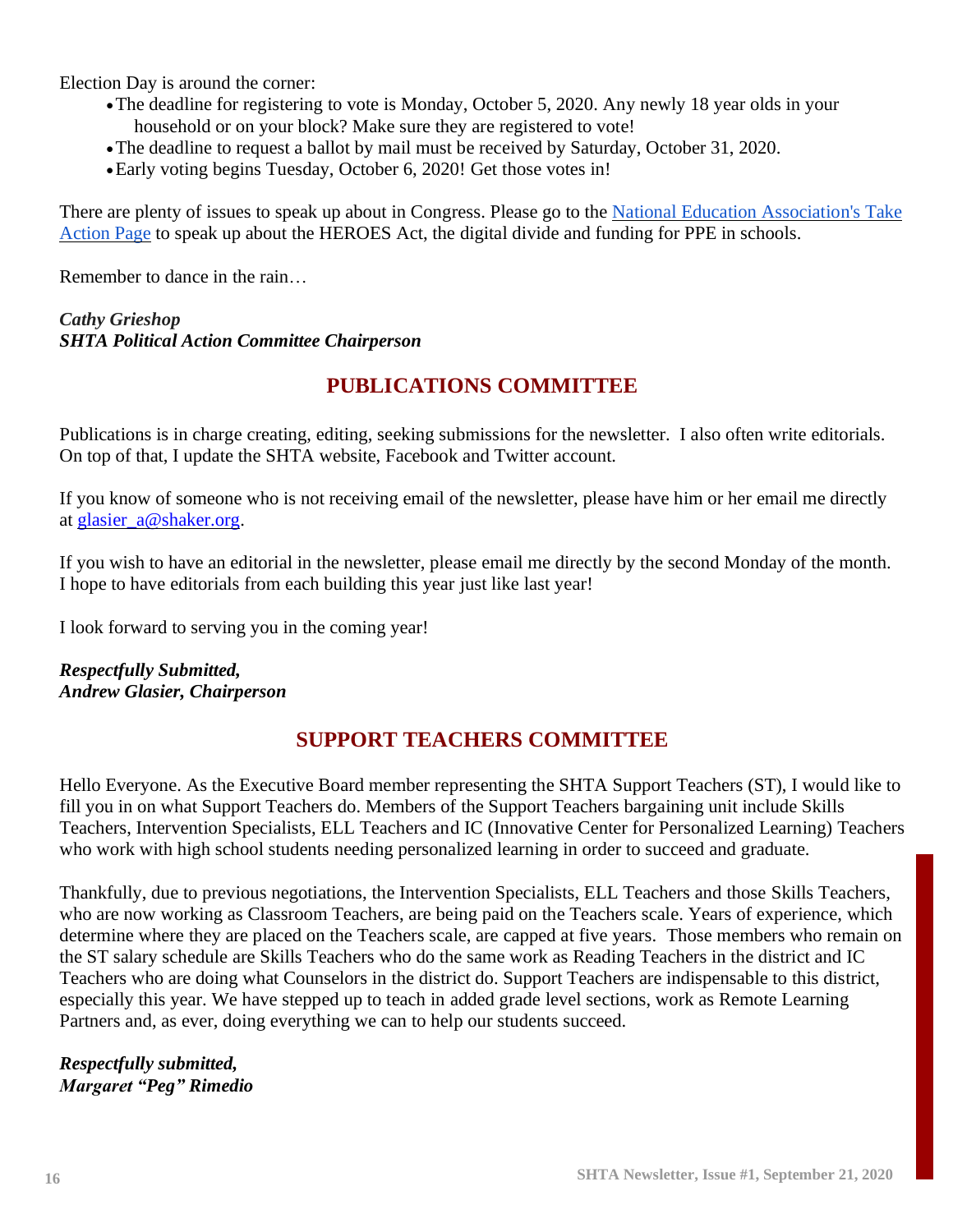# **OCUPATIONAL HEALTH & SAFETY COMMITTEE (AD HOC)**

SHTA President Dr. John Morris has asked me to be an advocate for teachers as we begin to consider when and how we can safely return to in person instruction within our school buildings. We have eight very different buildings and I hope that the District level administration recognizes that each and every building needs to be in compliance with the recommended best practices for social distancing, mask wearing, hand sanitizing and washing, air filtration and recirculation, ventilation, and routine deep cleaning before any of the schools should be reopened for our faculty to return to work or our students to return to learn, regardless of the model the district chooses.

I attended the American Federation of Teachers webinar titled "Teaching in the Time of COVID-19" on Saturday afternoon. (Thanks to Andrew Glasier for the link!) There were three separate panel discussions moderated by Randi Weingarten, president of the AFT. The second session about Health and Safety was my primary focus, but the entire session was very worthwhile. [You can view it through this link if you wish.](https://event.on24.com/wcc/r/2639314/EA7731FB3511DC095D0E79FE0235828C?mode=login&email=schmidt_j@shaker.org)

- The focus of the Safety session was on what schools need to do to have in person instruction safely. Dr. David Michaels and Dr. Jacqueline M. Moline were involved in this session.
- Some of the aspects discussed were:
	- Mandatory mask wearing
	- Maintaining social distancing
	- Proper ventilation
	- Proper air handling re: HVAC filters
	- Availability of contact tracing and testing in the community
	- Transmission rates in the community

I look forward to meeting with the Administration to discuss the process for a safe return to our buildings once the environment to do so is appropriate.

#### *Respectfully Submitted, James Schmidt, Chairperson*

# **SALARY TENURE COMMITTEE**

- 1. Our contract expires December 31st, 2020.
- 2. The SHTA Negotiations Team has met throughout the summer to strategize the upcoming negotiations.
- 3. The team consists of John Morris (lead negotiator), Susannah Muskovitz (attorney), Darlene Garrison, Bill Scanlon, Mike Sears, Lisa Hardiman, David Klapholz, Wendy Lewis, and James Schmidt.
- 4. The district has established its intention to begin full negotiations in October.
- 5. The district will receive our SERB letter of intent to begin negotiations by October 1st.
- 6. I will provide updates throughout the process.

#### *Respectfully Submitted, John L. Morris, Chairperson*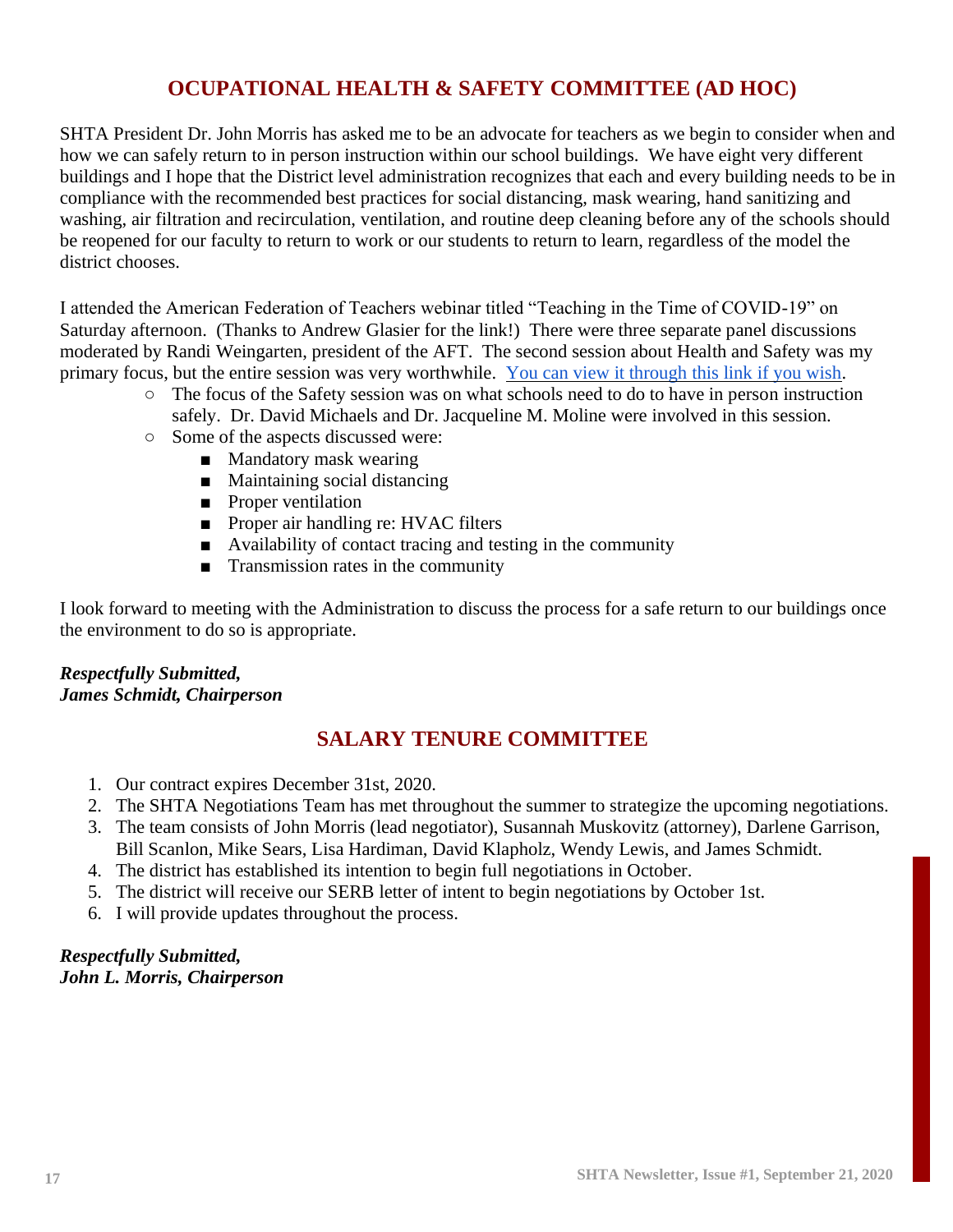## **MINUTES FOR THE REPRESENTATIVE COUNCIL MEETING**

# **September 8, 2020: Google Meet**

**SHTA President, John Morris** started the September 14, 2020 Rep. Council Meeting at 4:32PM. The meeting took place via Google Meet

**Ms. Tiffany Joseph, Principal of Woodbury Elementary School** welcomed SHTA membership to Woodbury. She thanked the membership for the invitation to the meeting. Ms. Joseph expressed her excitement about being the new principal of Woodbury. She said that she was looking forward to working side-by-side with SHTA and have a wonderful meeting.

**MINUTES** from the May 11th, 2020 Rep. Council meeting were approved by James Schmidt and seconded by Tod Torrence.

#### **Administration Report**

**Dr. David Glasner, Superintendent** was present for the Rep. Council Meeting.

- Welcome to the new school year. Thank you for all of your hard work. Feedback I am receiving from parents, students a great deal of appreciation. Great start to the new school, hearing a lot of great things. Great to see everyone virtually.
	- John Morris -Thank you Dr. Glasner for being such a collaborative leader and transition team and administrators have been very transparent and collaborative through this whole transition.

#### **Ms. Barb Maceyak, Director of Human Resources**

- Substitutes in the district, not a normal year because of COVID-19. We talked about how substitutes will come in and work remotely. We talked about covering with our own and being willing to pay for coverage that way.
- Last conversation with Rachel Wixey, there are not enough subs because they have gone to other school districts. Not sure what it is going to look like.
	- o Lena Paskewitz Having building subs, seems like this would be a great time to start using building level substitutes. This would be a great solution and I'm sure there are people willing to do a long-term sub position.
		- Barb Maceyak Shaker had been talking about this idea. Shaker had a list of people willing to do this. This is definitely something that Shaker needs to push for. She shared how Canton City Schools used their building substitutes.

#### **P.T.O. Report**

#### **Stacey Hren**

- Thank you for the extraordinary efforts that teachers are making to make for the best possible year for our students.
- Stacey Hren and Sarah Divakarla PTO Co-presidents of PTO Council
- Focus this year: aligning PTO with district's equity work, collaborating to help families connect with their schools and to each other.
- Committed to sending at least seven PTO leaders to the Equity training in the Fall and Spring. Collaborative effort between the School Foundation, PTO and Shaker Library.
- Rewriting our by-laws and looking at equity/PTO fundraising
- Connection and Collaboration, new PTO website
- New family directory
- Collaborating new this year, Friday eNews
- Hopeful efforts around community building, creating diverse pods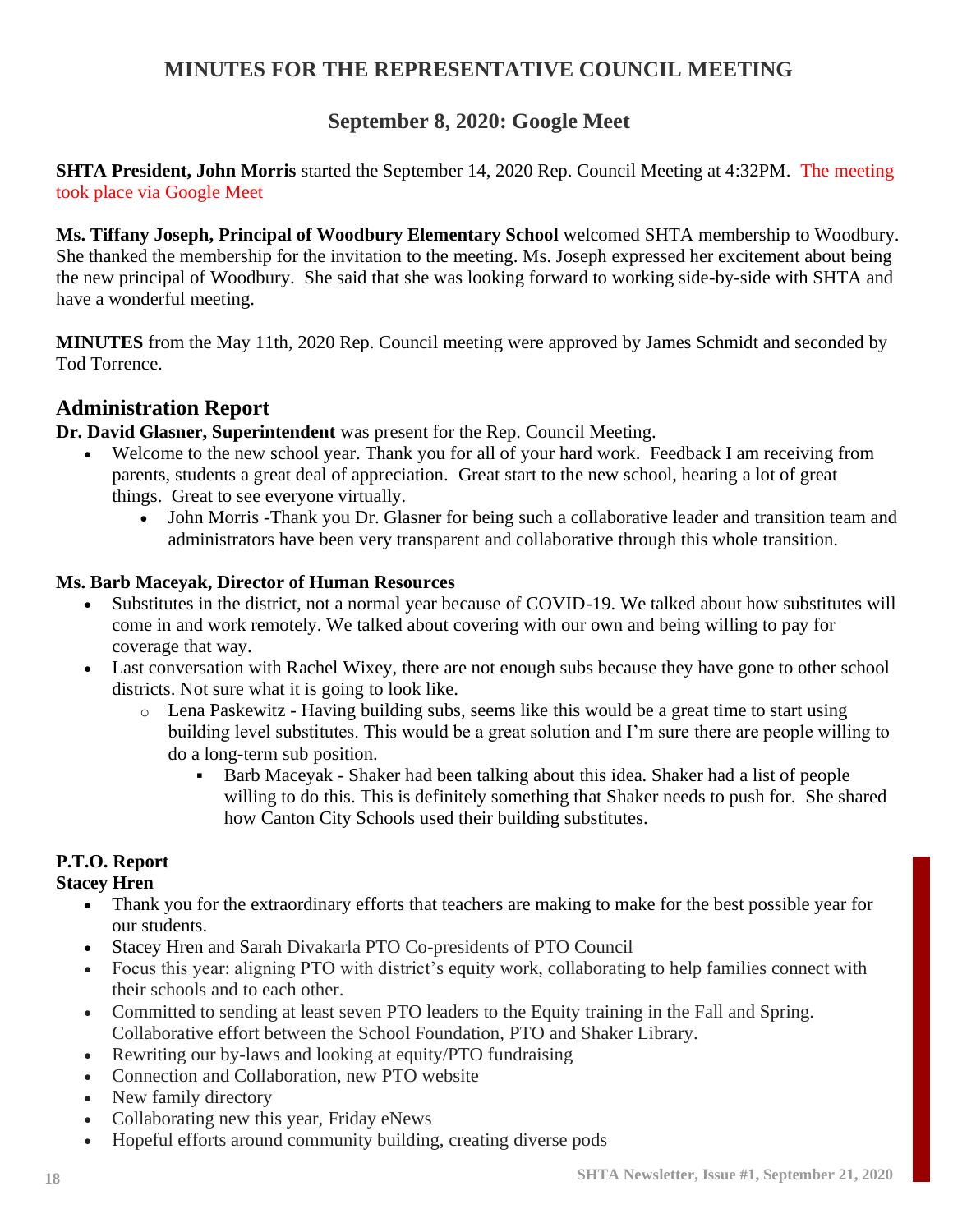# **Officer's Report**

#### **President, John Morris**

- Met approximately every two weeks with Exec. Bd and Superintendent's Reopening Committee
- Met regularly with other Bargaining Unit leadership throughout the summer
- Communicated with Dr. Glasner every week
- Released letters on closure, teaching during the pandemic, and recommendations for reopening
- Also shared communications on ADA eligibility, FMLA, LOA and Covid-19
- Toured school buildings with Matt Zucca, Dr. Glasner, and Jeff Grosse
- Updated SHTA Facebook page
- Attended interviews for Director of HR and DEI candidates
- Asked Dr. Angela Goodrum to be our Chairperson of Diversity, Equity, and Inclusion
- Discussed a potential SHTA reading with Dr. Goodrum
- Asked James Schmidt to transition from Sick Day Committee Chair to Occupational Health and Safety Chair
- Welcomed Peg Rimedio as our new Support Teacher Chair
- Worked on a grievance (now settled) over the summer
- Worked on a legal issue (now settled)
- Met with our new DEI Director Dr. JeffriAnne Wilder
- Met with our new HR Director Barb Maceyak
- Worked with Special Education Chairperson Tito Vazquez on communicating to MD teachers, Speech Language pathologists, nurses, and school psychologists who have returned to buildings.
- Worked with head reps at the Middle School and Woodbury on Building Concerns
- Asked Lisa Hardiman to be our interim Vice President and Negotiations Team Member during Matt Zucca's medical leave.
- Worked on Memorandum of Understanding on Middle School Sports Supplementals with Dr. Glasner and our lawyer, Susannah Muskovitz

#### **Interim Vice President, Lisa Hardiman**

- Collecting receipts for the SHTA Fellowship Grants
- Spoke to an administrator about an issue

#### **Secretary, Darlene Garrison**

- Darlene welcomed the membership back to a new school year.
- Attended the New Teachers Meeting Google Meet
- Attended summer Executive Board Meetings Google Meet
- Attended Pre-negotiations meetings
- Please sign in on the attendance sheet attached to this meeting invite
- Worked on the Re-entry Committee with Keith Langford
- Participant on the Interviewing Committee

#### **Treasurer, Bill Scanlon**

- Shared his duties as Treasurer head of investments, pays the bills, meets with accountants, keeps an eye on bank accounts.
- Attended executive board meetings this summer
- Attended the new teachers' meeting Google Meet
- Attended Pre-negotiation meetings
- Shared financial reports with membership
	- Balance Sheet Report
	- Profit Loss expenses and what money is being spent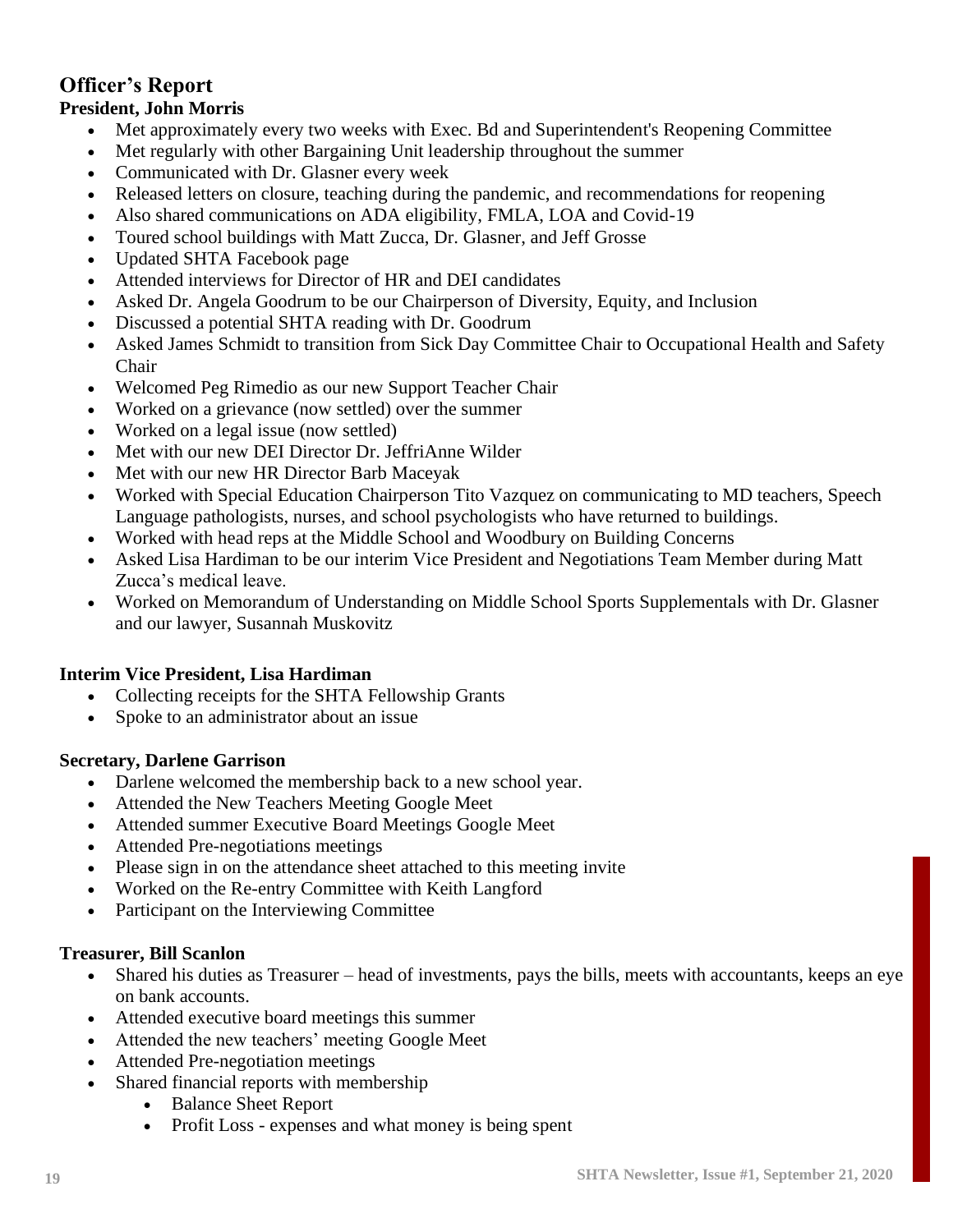# **Executive Board Reports**

#### *Past President, Becky Thomas*

- Attended summer Exec. Board meetings, summer Board of Education meetings and meetings of Finance and Audit
- Sent John overview of the September BOE meeting
	- o District is doing a ventilation study
	- o Elizabeth Kimmel is the liaison for COVID reporting

#### *Teacher Education, Lisa Hardiman*

- Attended Exec. Board meetings this summer
- Attended the New Teacher meeting
- Process of gathering names and school locations of the new teachers in the district

#### *Membership/Elections, Chante Thomas*

- Update membership rosters and monitor the payroll
- Payroll deductions will begin October 1st, 10 payments of \$33 each
- Collected dues payments and will pass on to our Treasurer, Bill Scanlon
- Working on maintaining rosters on personal emails and providing information for new teachers.
- Really grateful for the collaboration. James Schmidt has been amazing at helping me up my technology game and creating a Google Form for membership

#### *Policy, Tim Kalan*

• Attended Exec. Board and Teacher Evaluation meetings over the summer

#### *Public Relations, Bob Bognar*

- Reached out to *Shaker Life* Magazine, we now have a new advertisement "We Are All In This Together"
- Wednesday, paper bags are coming to your school with SHTA printed masks and 5 filters for each staff member.
- Head Reps. please make sure they are passed out, no extras, be thoughtful about distribution
- Union printed and made in the USA
- Attended all the summer meetings to help with this transition

#### *Legislative, Dave Klapholz*

- I have the responsibility to keep SHTA members up to date about the latest in legislation involving education. To that end, I have signed up for newsletters from the National Education Association, the American Federation of Teachers, the Ohio Federation of Teachers, the Association of American Educators, the Ohio Education Association, Policy Matters Ohio, ChalkBeat, and Education Week.
- Vouchers are often in the news because they take money that was intended for public schools and direct it to private schools. At the moment, EdWeek is [reporting](http://blogs.edweek.org/edweek/charterschoice/2016/07/ohio_vouchers_have_mixed_impact_on_student_performance_study_finds.html) on how vouchers do not produce the results that were hoped for in Ohio. Students who use vouchers to attend private schools are performing worse on state tests than students that stayed in public schools.
- Also in the news is a judge's decision that went against the Department of Education. In the spring, the US congress passed the CARES act which sent \$13 billion to public schools. ChalkBeat [reports](https://www.chalkbeat.org/2020/9/8/21427198/judge-devos-private-schools-rule) that Betsy Devos's department tried to direct the money to private schools, but the judge did not allow it to go forward.
- If you have ideas about where I should get the latest legislative news, please let me know. I'm looking forward to a great school year.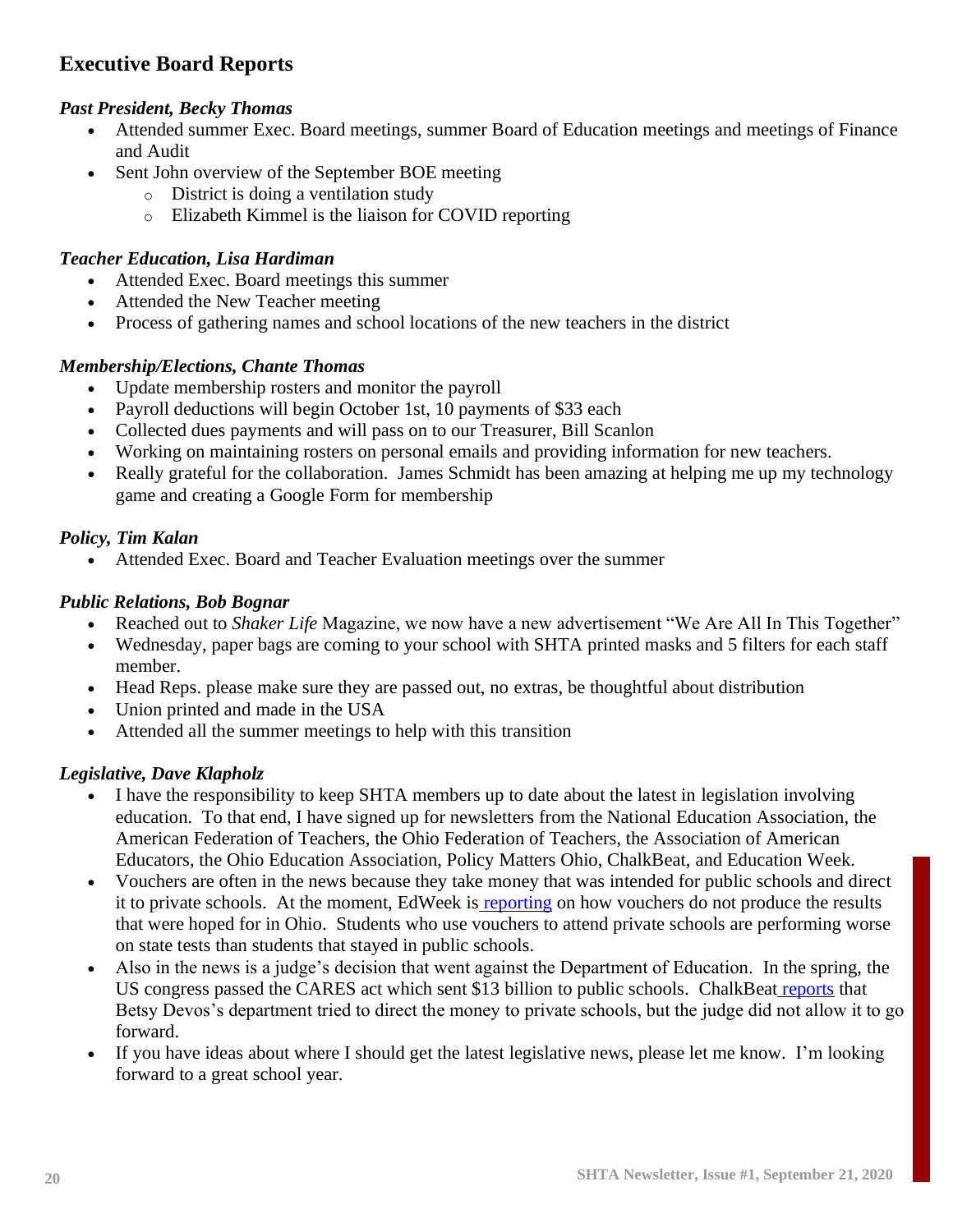#### *Publications, Andrew Glasier*

- Have been sending emails to members with updates and working on updating membership email lists
- Chante sent me non-work emails for our SHTA Gmail Account and need to update it
- Updated Facebook and Twitter accounts
- SHTAweb.org: need to update with new Executive Board & Representative Council members + meeting calendar. Membership Google Form, I could not add
- First newsletter please introduce yourself and add a description of your job
- Editorial on working with Administration about school at home? Teacher input helps administrators make better decisions
- Peer Evaluations: have been working on master list for SHHS

#### *Social, Selena Boyer*

- Meet with Exec. Board and Dr. Glasner this summer
- Meet with the Black Teacher Task Force
- Interviewing Committee for the Director of Equity, Diversity and Inclusion

#### *Legal Aid, Cathy Grieshop*

- Attended Exec. Board meetings this summer
- Updating the Facebook Page
- Newly 18 year olds, October 5th is the deadline for registering to vote and ordering an online ballot
- Early voting starts October 6th

#### *Professional Rights and Responsibilities, Mike Sears*

- Meetings with Exec. Board this summer
- Helping with communications about ADA
- Worked with the Negotiations Team
- Dealt with issues with members on Medical Leave and Maternity Leave
- Email me if you are having issues with Medical Mutual, I'm keeping a record of it
- Having issues with a medical claim please see Emily Rucker

#### *Evaluation, Lena Paskewitz*

- Meeting this Thursday, great conversation and collaboration with Barb Mayceak. Really appreciate her leadership.
- Focus on how evaluations in remote setting may need to be treated differently
- Continue to support and encourage Peer Evaluation Program in Shaker Heights
- Professional Growth Plan will be delayed by a bit, communication coming out shortly.

#### *SHTA ST, Peg Rimedio*

- Lynette Hart and I are excited to be working with SHTA
- During the summer, I was a member of Dr. Herbruck's Pre-K Re-entry committee
- Advocated for the Support Teachers
- Encouraged Skills Teachers to apply for classroom positions as new sections were created
- Seven skills teachers were hired for these positions
- Welcome email to support teachers wishing them well and thanking them for their work

#### *Equity, Diversity and Inclusion, Angela Goodrum*

- Put together a mission statement for SHTA and a recommended book reading
	- o Mission statement "We support an inclusive environment that embraces, encourages and empowers the voices of our members. We are committed to celebrating, honoring and uplifting historically marginalized identities within our membership.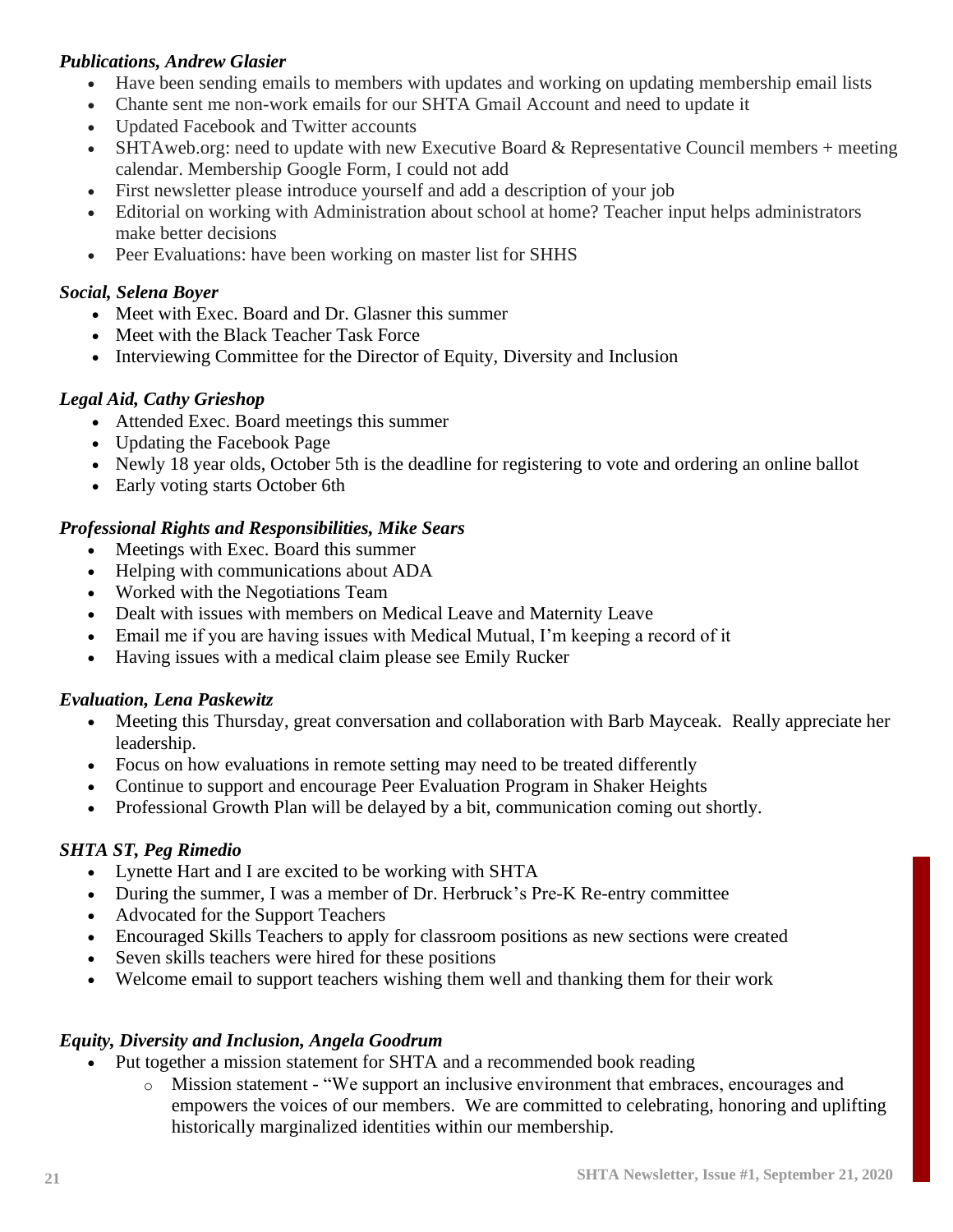• Book selected for SHTA book read, *White Fragility, Why it's so hard for white people to talk about racism* by Robin DiAngelo.

#### *Special Education, Tito Vazquez*

- This past summer, I attended and participated in every SHTA Executive Board meeting.
- Interacted, communicated and collaboratively solved various problems with the Director of Exceptional Children Elizabeth Kimmel multiple times on a weekly basis.
- Provided support to various SHTA members concerning issues including but not limited to Covid-19, job placement, and personnel issues.
- I worked directly with SHTA President Dr. John Morris and SHHS Head Representative James Schmidt concerning a staff disciplinary matter.
- I am currently working with administration on a possible disciplinary issue with SHTA members.
- I participated in ongoing conversations and meetings with administration concerning problem solving and ensuring the safe early return of the MD unit teachers and students at Mercer, Woodbury, Shaker Middle School and Shaker Heights High School.
- I participated in various meetings with SHTA President Dr. John Morris in a series of meetings with MD teachers across the district.
- I participated in discussions with Director of Exceptional Children Elizabeth Kimmel over the insurance of PPE for the MD teachers who are providing Face to Face instruction to students on their caseloads.
- I provided information concerning options for medical conditions such as ADA alternate job placement, FMLA, and leave of absence to various SHTA members.
- I continued an ongoing collaboration with Director of Exceptional Children Elizabeth Kimmel to meet the needs of various Exceptional Children staff members (School Psychologist, Occupational Therapist, Speech and Language Pathologist, Intervention Specialist, and Paraprofessionals concerning an early return to working in the buildings)

#### *Occupational Health and Safety Chair (ad hoc), James Schmidt*

- Dr. Morris has asked me to be an advocate for teachers as we begin to consider when and how we can safely return to in person instruction within our school buildings. We have eight very different buildings and I hope that the District level administration recognizes that each and every building needs to be in compliance with the recommended best practices for social distancing, mask wearing, hand sanitizing and washing, air filtration and recirculation, ventilation, and routine deep cleaning before any of the schools should be reopened for our faculty to return to work or our students to return to learn, regardless of the model the district chooses.
- I attended the American Federation of Teachers webinar titled "Teaching in the Time of COVID-19" on Saturday afternoon. (Thanks to Andrew Glasier for the link!) There were three separate panel discussions moderated by Randi Weingarten, president of the AFT. The second session about Health and Safety was my primary focus, but the entire session was very worthwhile. [You can view it through this](https://event.on24.com/wcc/r/2639314/EA7731FB3511DC095D0E79FE0235828C?mode=login&email=schmidt_j@shaker.org)  [link if you wish.](https://event.on24.com/wcc/r/2639314/EA7731FB3511DC095D0E79FE0235828C?mode=login&email=schmidt_j@shaker.org)
	- $\circ$  The focus of the Safety session was on what schools need to do to have in person instruction safely. Dr. David Michaels and Dr. Jacqueline M. Moline were involved in this session.
	- o Some of the aspects discussed were:
		- **•** Mandatory mask wearing
		- Maintaining social distancing
		- Proper ventilation
		- Proper air handling re: HVAC filters
		- Availability of contact tracing and testing in the community
		- Transmission rates in the community
- I look forward to meeting with the Administration to discuss the process for a safe return to our buildings once the environment to do so is appropriate.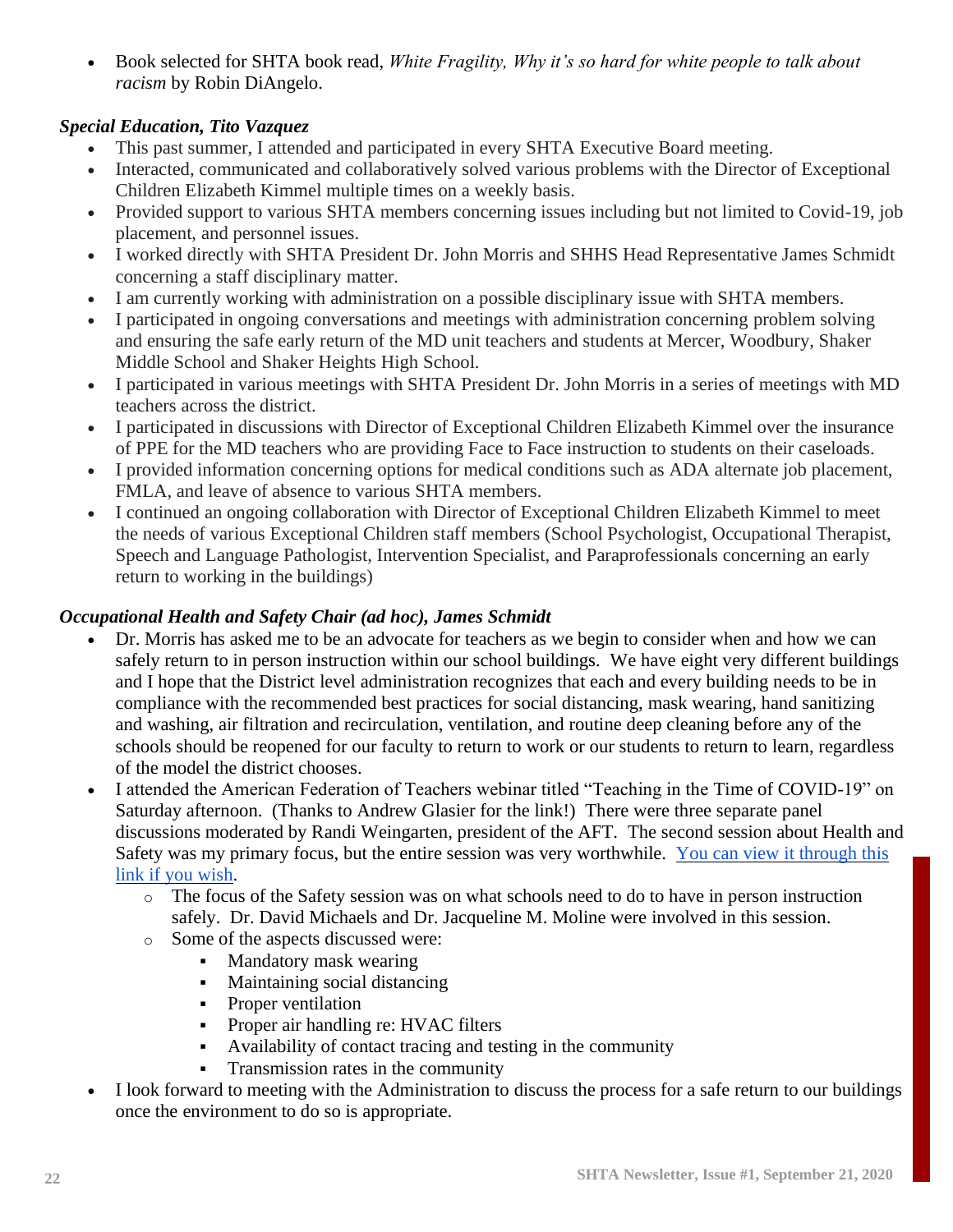#### *Salary/Tenure, John Morris*

- Our contract expires December 31st, 2020.
- The SHTA Negotiations Team has met throughout the summer to strategize the upcoming negotiations.
- The team consists of John Morris (lead negotiator), Susannah Muskovitz (attorney), Darlene Garrison, Bill Scanlon, Mike Sears, Lisa Hardiman, David Klapholz, Wendy Lewis, and James Schmidt.
- The district has established its intention to begin full negotiations in October.
- The district will receive our SERB letter of intent to begin negotiations by October 1st.
- I will provide updates throughout the process.

# **Building Representative Reports**

#### *Boulevard, Angela Anderson*

• Hello to everyone, no report at this time.

#### *Fernway, Victoria Goldfarb*

- This summer, I was a part of the anti-racist committee for Fernway
- A part of the School Re-opening Committee and we moved into our beautiful new building
- Our principal was extremely collaborative and flexible with the new move back into Fernway.

#### *Lomond, Steve Smith*

• Thanks to Principals George Clark and Tina McCauley for being very supportive and collaborative over the summer as we try to navigate things.

#### *Mercer, Nicole Cicconetti*

• Shout out to Principal Linsey Florence, he has been very communicative and very supportive during this transition back to the new school year.

#### *Onaway, Paul Klausner*

- Spent the summer, head of Health & Wellness Committee for COVID-19 for Re-opening Committee
- Things are going smoothly and thank you Principal Eric Foreman he has been great with support.

#### *Woodbury, Angela Goodrum*

- Working collaboratively with Tiffany Joseph. She is very open to conversation. She is friendly and open to suggestions that are brought to her.
- No report

#### *Middle School, John Koppitch*

- Conflict with Reading/World Language student numbers
- Contract for new math teacher not receiving a full contract
- Google Meet issues/Zoom, getting kicked out of meetings
- Cameras being on for students?
- Parent feedback indicates concerns that the online day is too long, complaints about the tardiness in receiving student schedules

#### *High School, James Schmidt*

- I continue to meet with Principal Eric Juli weekly, or at least as frequently as his schedule allows. We met several times over the first few weeks of school to work through many issues facing teachers as we began to navigate teaching through remote instruction. Unfortunately, I was unable to meet with him this past week, so there are several issues that are still up in the air:
- We need to resolve issues with our Grading Guideposts, but I am hopeful that we can reach a mutual resolution of these issues soon, as our Curriculum Night is coming up soon.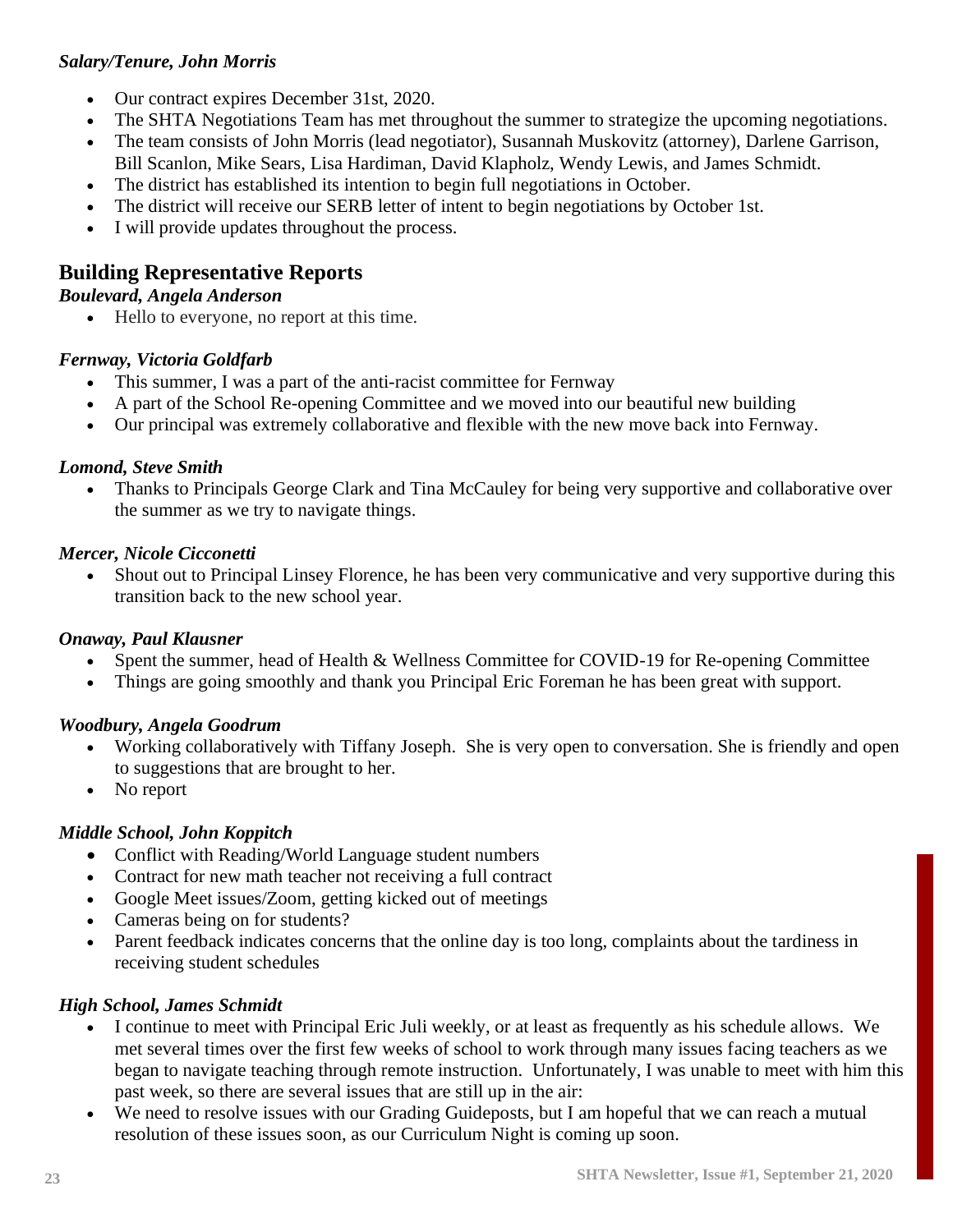- We need to resolve the teacher work day for some part time teachers
	- Teachers who have "Crew" classes despite being only 80%
	- Conference times for these teachers
	- Some 80% teachers teach 5 periods. By my math,  $\frac{5}{6}$  is 83.3%, not 80%.
- We await the arrival of newly purchased materials as well as the approval of site licenses for several popular remote learning tools, such as edPuzzle. Many teachers are using this tool in their classrooms with great success, but to continue to access and use it effectively, the full version must be purchased. I am hopeful that this will occur soon before more teachers purchase a license out of their own pockets. We believe that this should be a district expense.
- There was a building meeting held on  $9/4/20$  to provide members with up to date information.
- We have had issues with disruptions to our Google Meets in class time, but we believe that the issue has been or will be resolved due to the efforts of our IT department and Mr. Juli and his staff. We appreciate this quick action.
- Teachers who have gone into our building to pick up computers and other teaching tools from their classrooms have expressed concerns about encountering faculty and staff both not wearing masks or not wearing them properly on more than one occasion. If you are going to go into the building, you must wear a mask. In my opinion, you should keep it on at all times since we do not believe that the district is using the proper air filters for our buildings and that the air you are breathing is being recycled throughout the school without proper filtration. Masks are not only for your benefit - they are for the benefit of others, too.
- From Mr. Juli's weekly email to faculty and staff: "I continue to receive very positive feedback from parents about your efforts in remote learning. You [*sic*] efforts have clearly framed how this year is different from our work in the spring and that's exactly what we needed. Some of you are going to great lengths to reimagine teaching and learning in your classrooms. Our students recognize this, and I'm hearing about it from parents also." We appreciate Mr. Juli's kind words and hearing that the community is supportive and appreciative of the remote learning instruction we are providing.

#### **Old Business** - None

#### **New Business –** None

#### **Good of the Order**

- John Morris thanked the Executive Board for all of their hard work this summer. You went above and beyond, thank you.
- Next Rep. Council Meeting: Monday, October  $12<sup>th</sup>$  Google Meet

Motion to adjourn the meeting made by James Schmidt and seconded by Jessica O'Brien, Meeting adjourned at 6:05PM

*Respectfully submitted, Darlene Garrison, Secretary*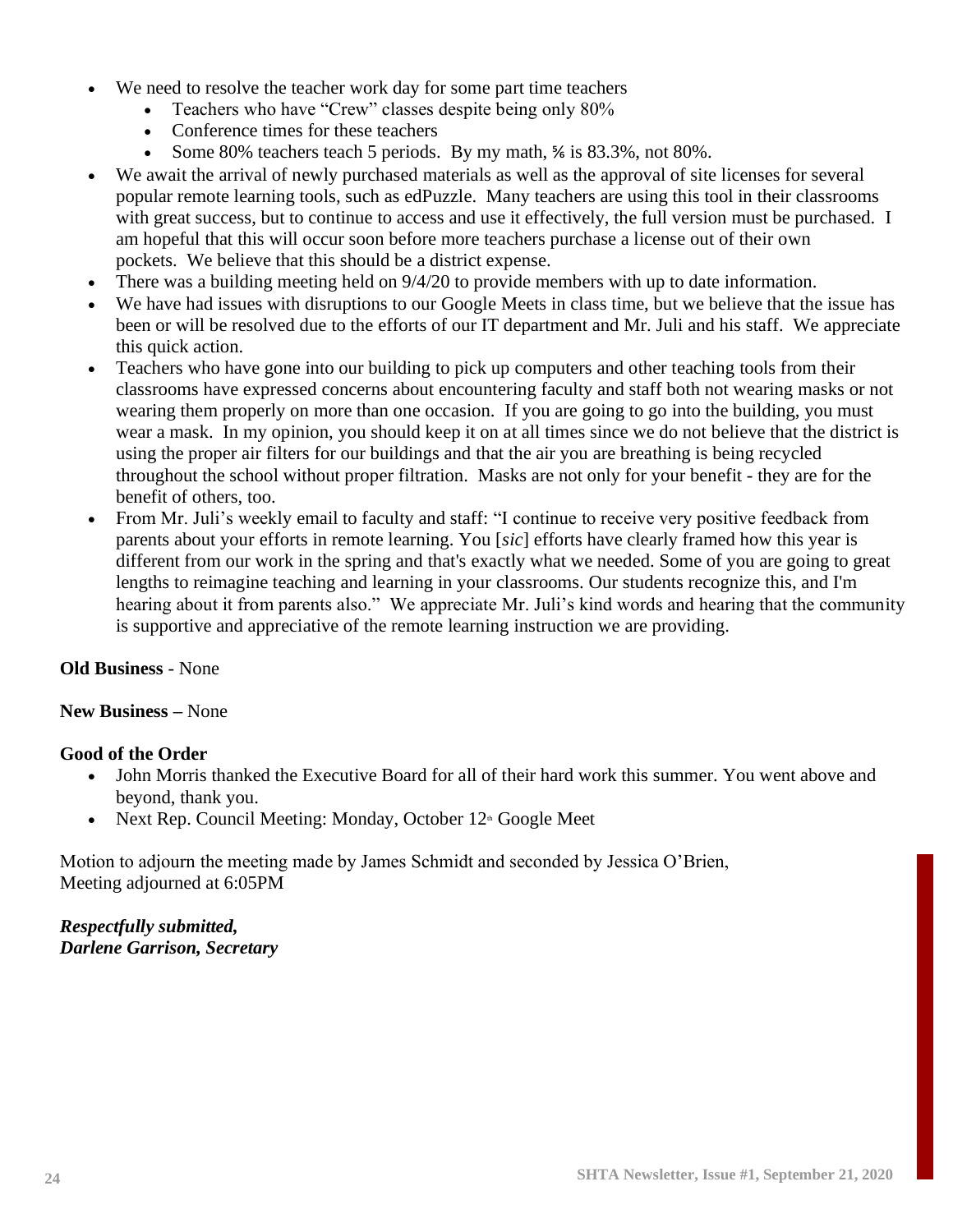# *WE NEED TRUE LEADERSHIP*

*This newsletter is a publication of the Shaker Heights Teachers' Association, an independent organization of professional educators in the Shaker Heights City School District. Signed editorials represent the opinion of the author(s) and may or may not reflect the thinking of other officers or members of the Shaker Heights Teachers' Association. Members and friends of the Association are invited and encouraged to express their opinions or share information via this newsletter.*

My Collaborative Planning Time (CPT) Team of Global Studies teachers is amazing. We all have different strengths and attributes but we all want to help the team succeed in bringing the best possible lessons to our students. Under the leadership of Kyle Fleming, we help each other with engaging students and other concerns. For example, last spring, when we moved to virtual school, our team quickly developed a shared responsibility model that allowed us to concentrate on short units that we would share with the team. At the end of the school year, we had discussed and plotted our first three units for this school year before we had left! It is a true collaborative and thoughtful way to work in this very difficult time. We support each other, help to scaffold lessons together, search for new ways of engaging the students, share terrible jokes with one another and listen to each other in this terrible time. Thank you Amanda, Brad, Joe, Kyle, Paul and Vic.

This is the model I hoped our administration would embrace as we move through these dramatic changes in our district, nation and the world. One that is collaborative, thoughtful, and supportive. I have seen glimpses of this model from Dr. David Glasner, Shaker Heights Superintendent, and his new team. More often, however, I have seen top down, corporate management, non-collaborative approaches that have been met with exasperation and ridicule from teachers and staff. This seems to be a turning point for the Shaker Heights City Schools. I hope we turn towards a true leadership and collaborative management style.

This summer, meetings with the SHTA Executive Board and the school reopening committee began as a case in collaboration. After reviewing the Reopening Committee's plan, the SHTA Executive Board asked difficult questions about procedural and safety protocols that the administration had not been able to answer and we pivoted toward remote learning.

With the beginning of the school year, my fear has returned that we are moving towards corporate management style. Dr. Glasner's announcement that we plan to return to in-person teaching was made without consultation with faculty and staff. It is a window into his leadership style: non-collaborative and top-down. What is even worse, is that many of the questions that were asked this summer have not been answered. In this case, the corporate management style of this administration will not only lead to poor policy decisions, but may also cost members of the community their health.

As other districts rush to reopen, many with modern facilities, newly purchased hospital grade HVAC systems, and classrooms with windows that open, they still find themselves with faculty, staff and students testing positive with COVID-19. It almost seems that our administration is trying to "keep up with the Joneses." Unlike school districts that put the health and safety of the community first, such as the Los Angeles Unified School District, which is testing all faculty, staff and students for COVID-19 prior to entry into the schools, our administration has no plan for any testing, has only started examining our HVAC systems in our schools, and has nowhere near the amount of personal protective equipment needed, let alone concrete plans for the inevitable COVID-19 cases that will happen.

True leaders, ones that teachers, staff and students want to follow to greatness, need to inspire. True leaders act with integrity and build trust. True leaders value the people they work with and inspire loyalty. True leaders